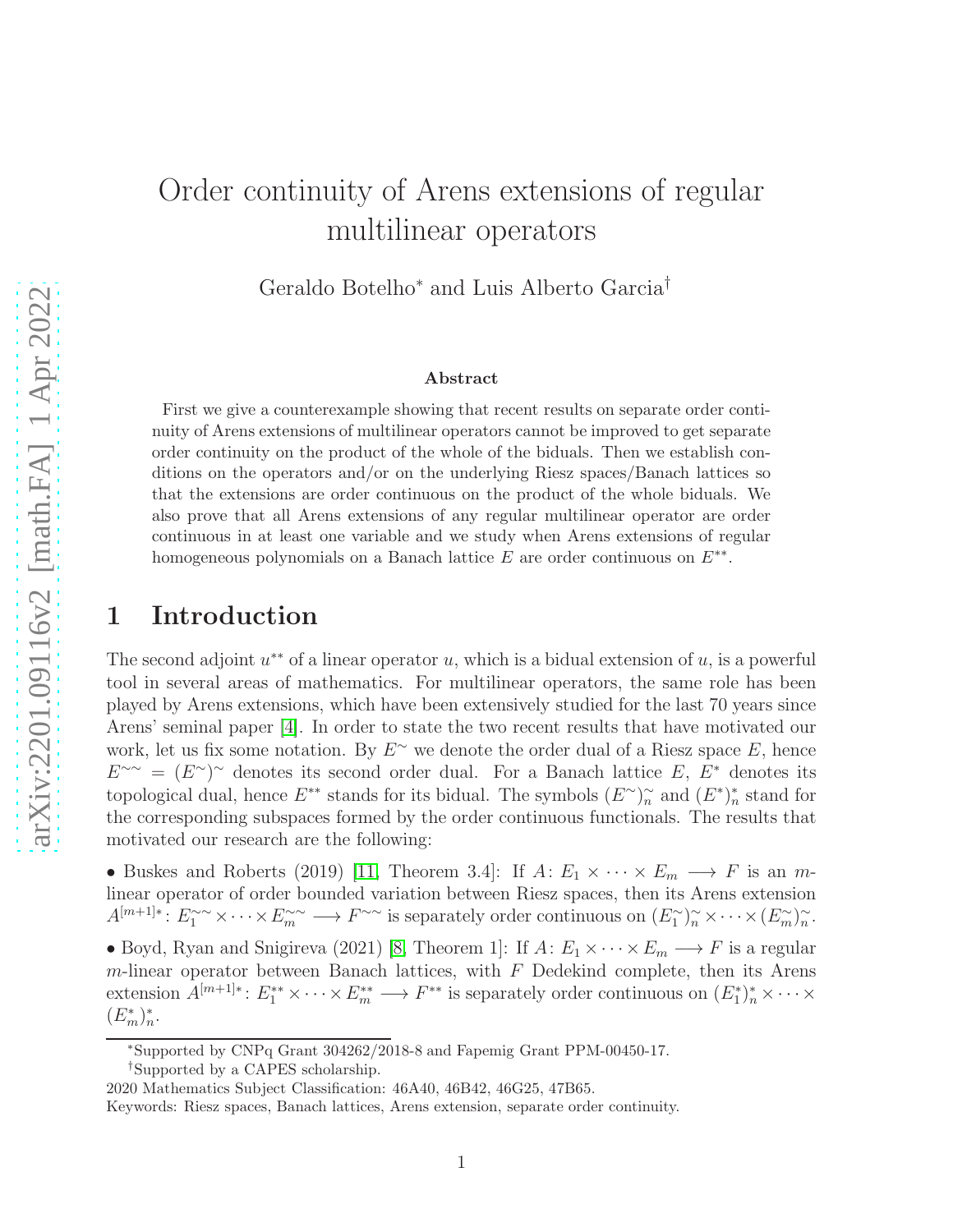The obvious question is whether or not these results can be improved to get order continuity on  $E_1^{\sim\sim}\times\cdots\times E_m^{\sim\sim}$  and  $E_1^{**}\times\cdots\times E_m^{**}$ , respectively. By means of a counterexample we show that this is not the case (cf. Section 3). Actually our counterexample discloses an interesting phenomenon: for a certain regular bilinear form A on  $\ell_1 \times c_0$ , its Arens extension  $A^{***}$  is not separately order continuous on  $\ell_1^{**} \times c_0^{**}$  (more precisely, it is order continuous in the first variable but not in the second one), while the other Arens extension of A is. Then we proceed to find conditions on the operator and/or on the underlying spaces so that all Arens extensions are separately order continuous on the product of the whole of the biduals. In Section 4 we prove that this holds for finite sums of multiplicative operators from Riesz spaces to Archimedean f-algebras, in particular for operators of finite type between arbitrary Riesz spaces. The main result of Section 4 (Theorem [4.6\)](#page-8-0): (i) implies that all Arens extensions of any regular multilinear operator between Riesz spaces are order continuous in at least one variable, (ii) implies that all Arens extensions of a regular homogeneous polynomial from the Riesz space  $E$  to a Riesz space  $F$  are order continuous at the origin on  $E^{\sim}$ , (iii) improves the results of Boyd, Ryan and Snigireva and of Buskes and Roberts for regular operators (see Remark [4.7\)](#page-9-0). In the final Section 5 we give sufficient conditions on the Banach lattices  $E_1, \ldots, E_m$  so that Arens extensions of any regular m-linear operator from  $E_1 \times \cdots \times E_m$  to an arbitrary Banach lattice F are separately order continuous on  $E_1^{**} \times \cdots \times E_m^{**}$ ; and conditions so that Arens extensions of regular homogeneous polynomials on a Banach lattice  $E$  are order continuous on  $E^{**}$ .

In Section 2 we discuss briefly the notion of order continuity of linear operators and recall the characterization of the Arens extensions of regular multilinear operators between Riesz spaces that shall fit our purposes. Although these extensions are usually called Aron-Berner extensions in the case of operators between Banach spaces (see [\[5,](#page-19-3) [14\]](#page-20-0)), for simplicity we shall refer to Arens extensions even for operators between Banach lattices.

### 2 Background

Our references to Riesz spaces, Banach lattices and regular linear operators are the canonical ones [\[3,](#page-19-4) [18,](#page-20-1) [20\]](#page-20-2).

The following three definitions of order convergence can be found in the literature (see [\[1\]](#page-19-5)). A net  $(x_{\alpha})_{\alpha \in \Omega}$  in a Riesz space E is said to be:

• *order convergent* to  $x \in E$  if there is a net  $(y_\alpha)_{\alpha \in \Omega}$  in E such that  $y_\alpha \downarrow 0$  and  $|x_\alpha - x| \leq y_\alpha$ for every  $\alpha \in \Omega$ .

• *1-convergent* to  $x \in E$  if there are a net  $(y_\alpha)_{\alpha \in \Omega}$  in E and  $\alpha_0 \in \Omega$  such that  $y_\alpha \downarrow 0$  and  $|x_{\alpha}-x| \leq y_{\alpha}$  for every  $\alpha \geq \alpha_0$ .

• 2-convergent to  $x \in E$  is there are a net  $(y_{\beta})_{\beta \in \Gamma}$  in E such that  $y_{\beta} \downarrow 0$  and for every  $\beta \in \Gamma$  there exists  $\alpha_0 \in \Omega$  such that  $|x_\alpha - x| \leq y_\beta$  for any  $\alpha \geq \alpha_0$ .

If E is Dedekind complete, then the notions of 1-convergence and 2-convergence coincide [\[1\]](#page-19-5), but otherwise they may be different (see [\[1,](#page-19-5) Example 1.4]).

Order continuity can be considered with respect to any of these three notions of order convergence: a linear operator  $T: E \longrightarrow F$  between Riesz spaces is said to be *order continuous* (*1-order continuous*, *2-order continuous*, respectively) if  $(T(x<sub>\alpha</sub>))_{\alpha \in \Omega}$  is order convergent (1-convergent, 2-convergent, respectively) to zero in F whenever  $(x_{\alpha})_{\alpha \in \Omega}$  is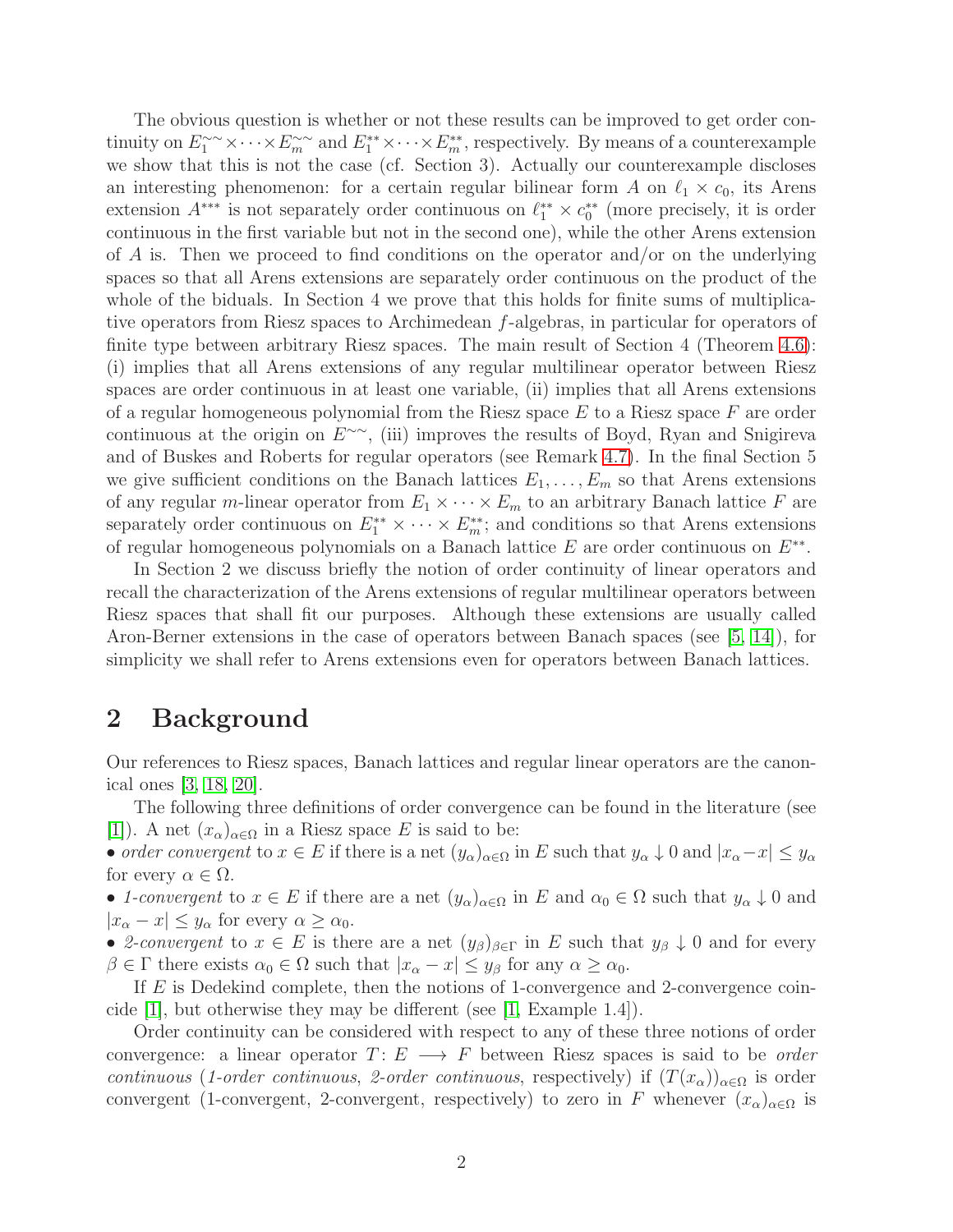order convergent (1-convergent, 2-convergent, respectively) to zero in  $E$ .

The following coincidences are known (see [\[3,](#page-19-4) Theorem 1.56] or [\[18,](#page-20-1) Proposition 1.3.9]): • If F is Dedekind complete, then T is order continuous if and only if T is 1-order continuous.

• If E and F are Dedekind complete, then T is order continuous if and only if T is 1-order continuous if and only if T is 2-order continuous.

In most cases in this paper we will investigate the order continuity of regular linear operators from  $E^{\sim\sim}$  to  $F^{\sim\sim}$ , where E and F are Riesz spaces, or from  $E^{**}$  to  $F^{**}$ , where  $E$  and  $F$  are Banach lattices. Since all these spaces are Dedekind complete, we are free to use any of the three notions of order continuity. We shall denote the order convergence by  $x_{\alpha} \stackrel{o}{\longrightarrow} x$ .

For the theory of regular multilinear operators and regular homogeneous polynomials we refer to [\[10,](#page-19-6) [11,](#page-19-1) [17\]](#page-20-3). An m-linear operator  $A: E_1 \times \cdots \times E_m \longrightarrow F$  is *separately order continuous* (*separately 1-order continuous*, *separately 2-order continuous*) if for all  $j \in \{1, \ldots, m\}$  and  $x_k \in E_k, k = 1, \ldots, m, k \neq j$ , the linear operator

$$
x_j \in E_j \mapsto A(x_1, \dots, x_m) \in F
$$

is order continuous (1-order continuous, 2-order continuous). For the definition of joint order continuity see [\[8,](#page-19-2) p. 234]. If A is a regular operator between Banach lattices with  $F$ Dedekind complete, then  $A$  is separately order continuous if and only if  $A$  is jointly order continuous [\[8,](#page-19-2) Theorem 2].

Now we recall the description of the Arens extensions of regular multilinear operators between Riesz spaces as presented in [\[7\]](#page-19-7). By  $J_E: E \longrightarrow E^{\sim}$  we denote the canonical operator  $(J_E(x)(x'') = x''(x))$ , which happens to be a Riesz homomorphism.

Given Riesz spaces  $E_1, \ldots, E_m, F$ , the space of regular m-linear operators from  $E_1 \times$  $\cdots \times E_m$  to F is denoted by  $\mathcal{L}_r(E_1,\ldots,E_m;F)$ . When F is the scalar field we write  $\mathcal{L}_r(E_1,\ldots,E_m)$ .  $S_m$  stands for the set of permutations of  $\{1,\ldots,m\}$ . For  $\rho \in S_m$  and  $k \in \{1, \ldots, m\}$ , we fix the following notation:

$$
E_1, \ldots, \rho(1)} E, \ldots, \rho(k-1)} E, \ldots, E_m = \begin{cases} E_1, \ldots, E_m \text{ in this order} & \text{if } k = 1, \\ E_1, \ldots, E_m \text{ in this order, where} \\ E_{\rho(1)}, \ldots, E_{\rho(k-1)} \text{ are removed} & \text{if } k = 2, \ldots, m. \end{cases}
$$

For instance,  $(E_1, 2E, E_3) = (E_1, E_3)$ . The same procedure defines the  $(m - k + 1)$ tuple  $(x_1, \ldots, \rho(1)x, \ldots, \rho(k-1)x, \ldots, x_m)$  and the cartesian product  $E_1 \times \cdots \times \rho(1)E \times \cdots \times$  $\rho(k-1)E \times \cdots \times E_m$ . Moreover, for  $k = 1, \ldots, m-1$ , we write

$$
E_1,\ldots,\rho_{(1)}E,\ldots,\rho_k,E,\ldots,E_m=E_1,\ldots,E_m
$$

in this order, where  $E_{\rho(1)}, \ldots, E_{\rho(k)}$  are removed. In the same fashion we define the  $(m-k)$ tuple  $(x_1, \ldots, \rho_{(1)}, x, \ldots, \rho_{(k)}, x, \ldots, x_m)$  and the corresponding cartesian product.

Finally, for  $k = m$  we write  $\mathcal{L}(E_1, \ldots, \rho_{(1)}E, \ldots, \rho_{(k)}E, \ldots, E_m; \mathbb{R}) = \mathbb{R}$ .

Let  $k \in \{1, \ldots, m\}$ , a permutation  $\rho \in S_m$ , Riesz spaces  $E_1, \ldots, E_m$  and an operator  $A \in \mathcal{L}_r(E_1,\ldots,\rho_{(1)}E,\ldots,\rho_{(k-1)}E,\ldots,E_m)$  be given. For  $x_r \in E_r, r \in \{1,\ldots,m\}$  $\{\rho(1), \ldots, \rho(k)\}\$ , consider the linear functionals

$$
A(x_1,\ldots,\rho(1)x,\ldots,\rho(k)x;\bullet;\ldots,x_m):E_{\rho(k)}\longrightarrow\mathbb{R},
$$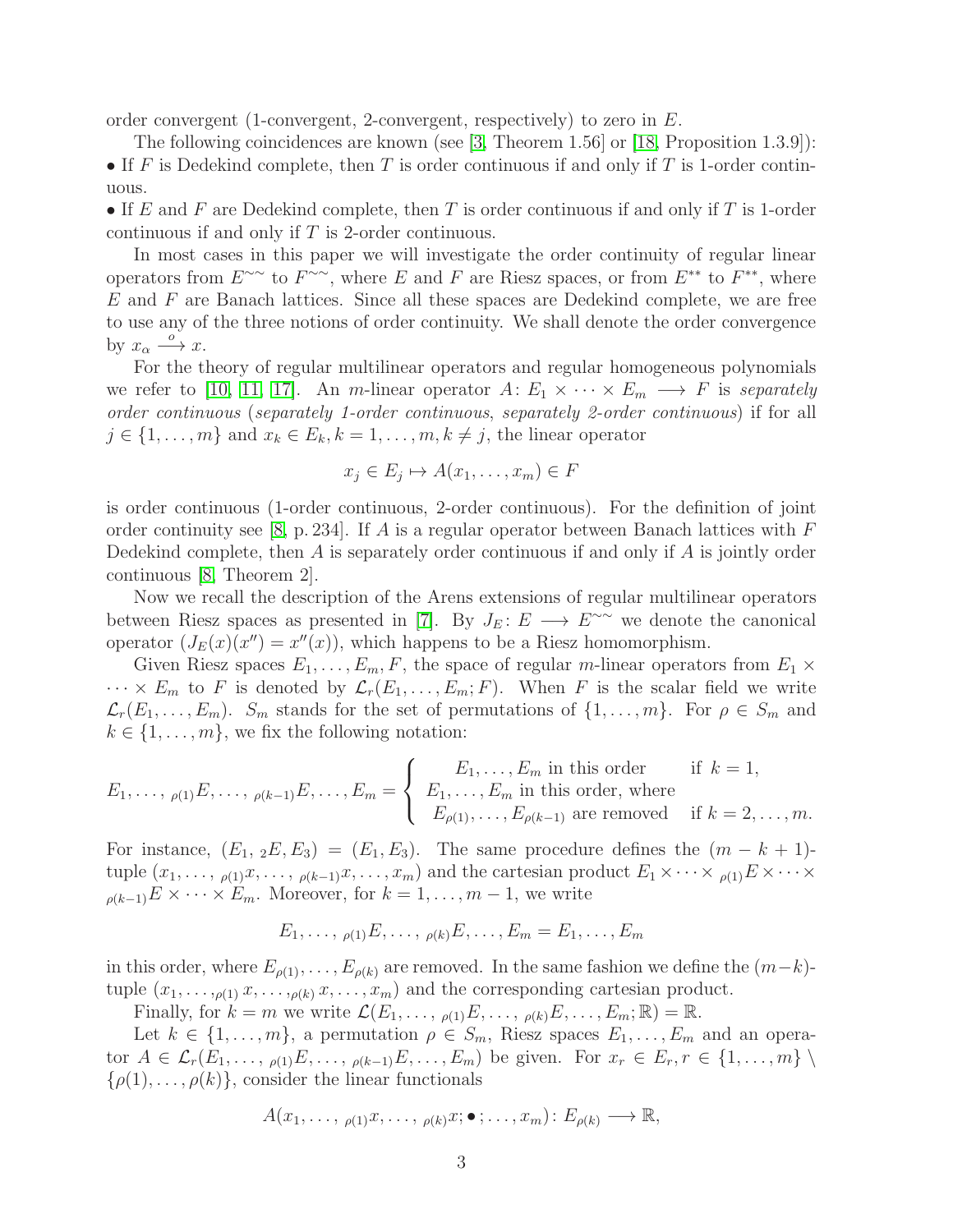$$
A(x_1, \ldots, \rho(1)x, \ldots, \rho(k)x; \bullet; \ldots, x_m)(x_{\rho(k)}) = A(x_1, \ldots, \rho(1)x, \ldots, \rho(k-1)x, \ldots, x_m), \quad (1)
$$

where the dot  $\bullet$  is placed at the  $\rho(k)$ -th coordinate. Observe that for  $k = m$  we have  $A(x_1,\ldots, \rho_{(1)}x,\ldots, \rho_{(m)}x;\bullet; \ldots, x_m)=A\in E_{\rho(m)}^{\sim}.$ 

For every  $x''_{\rho(k)} \in E^{\sim\sim}_{\rho(k)}$ , the map

<span id="page-3-0"></span>
$$
\overline{x_{\rho(k)}^{\prime\prime}}^{\rho} : \mathcal{L}_r(E_1, \ldots, \rho_{(1)}E, \ldots, \rho_{(k-1)}E, \ldots, E_m) \longrightarrow \mathcal{L}_r(E_1, \ldots, \rho_{(1)}E, \ldots, \rho_{(k)}E, \ldots, E_m),
$$
\n
$$
\overline{x_{\rho(k)}^{\prime\prime}}^{\rho}(A)(x_1, \ldots, \rho_{(1)}x, \ldots, \rho_{(k)}x, \ldots, x_m) = x_{\rho(k)}^{\prime\prime}(A(x_1, \ldots, \rho_{(1)}x, \ldots, \rho_{(k)}x; \bullet; \ldots, x_m)),
$$
\n(2)

is a regular linear operator and  $\left| \overline{x_{\rho(k)}^{"}}\right|$  $\left| \rho \right| \leq \overline{|x''_{\rho(k)}|}^{\rho}$ . Furthermore, if  $0 \leq x''_{\rho(k)} \in E^{\sim}_{\rho(k)}$  then the operator  $\overline{x''_{\rho(k)}}$  $^{\rho}$  is positive [\[7,](#page-19-7) Proposition 2.1].

Given a permutation  $\rho \in S_m$  and a regular m-linear operator  $A: E_1 \times \cdots \times E_m \longrightarrow F$ , the Arens extension of A with respect to  $\rho$  is the operator  $AR_{m}^{\rho}(A)$ :  $E_1^{\sim\sim}\times\cdots\times E_m^{\sim\sim}$   $\longrightarrow$  $F^{\sim\sim}$  defined by

$$
AR_{m}^{\rho}(A)(x_{1}^{\prime\prime},\ldots,x_{m}^{\prime\prime})(y^{\prime}) = \left(\overline{x_{\rho(m)}^{\prime\prime}}^{\rho}\circ\cdots\circ\overline{x_{\rho(1)}^{\prime\prime}}^{\rho}\right)(y^{\prime}\circ A)
$$

for every  $y' \in F^{\sim}$ . According to [\[7,](#page-19-7) Theorem 2.2],  $AR_m^{\rho}(A)$  is a regular m-linear operator that extends A in the sense that  $AR_m^{\rho}(A) \circ (J_{E_1}, \ldots, J_{E_m}) = J_F \circ A$ . Moreover,  $AR_m^{\rho}(A)$ is positive for positive A.

The extension  $A^{[m+1]*}$  from [\[8,](#page-19-2) [11\]](#page-19-1) is recovered by considering the permutation  $\theta(m)$  =  $1, \theta(m-1) = 2, \ldots, \theta(2) = m - 1, \theta(1) = m$ , that is,  $AR_m^{\theta}(A) = A^{*[m+1]}$ . In particular,  $AR_2^{\theta}(A) = A^{***}$  in the bilinear case  $m = 2$ .

#### 3 The counterexample

Consider the positive bilinear form

$$
A: \ell_1 \times c_0 \longrightarrow \mathbb{R}, A((x_n)_{n=1}^{\infty}, (y_n)_{n=1}^{\infty}) = \sum_{n=1}^{\infty} x_n y_n.
$$

The two Arens extensions of A shall be denoted by  $A^{***} = AR_2^{\theta}(A)$  and  $AR_2^{\text{id}}(A)$ , where id is the identity permutation. As announced, we shall prove that  $AR_2^{\text{id}}(A)$  is separately order continuous on  $\ell_1^{**} \times c_0^{**}$  and that  $A^{***}$  is order continuous in the first variable but not in the second one. Although everything can be proved directly to this bilinear form, to avoid unnecessary repetitions we shall apply some results that will be proved later.

From Theorem [4.6](#page-8-0) we know that  $A^{***}$ :  $\ell_1^{**} \times c_0^{**} \longrightarrow \mathbb{R}$  is order continuous in the first variable. Suppose that  $A^{***}$  is order continuous in the second variable, that is, for every  $x^{**} \in \ell_1^{**}$ , the linear functional  $A^{***}(x^{**}, \bullet) : c_0^{**} \longrightarrow \mathbb{R}$  is order continuous. Denoting by  $\psi: \ell_1 \longrightarrow c_0^*$  the canonical isometric isomorphism, note that  $\psi$  and  $\psi^{-1}: c_0^* \longrightarrow \ell_1$ ,  $\psi^{-1}(\varphi) = (\varphi(e_n))_{n=1}^{\infty}$ , are positive operators, hence  $\psi$  is a Riesz homomorphism [\[3,](#page-19-4) Theorem 2.15]. Moreover,  $\psi(x) = A(x, \bullet)$  for every  $x \in \ell_1$ .

Claim 1.  $\psi^{**}(x^{**}) = A^{***}(x^{**}, \bullet)$  for every  $x^{**} \in \ell_1^{**}$ .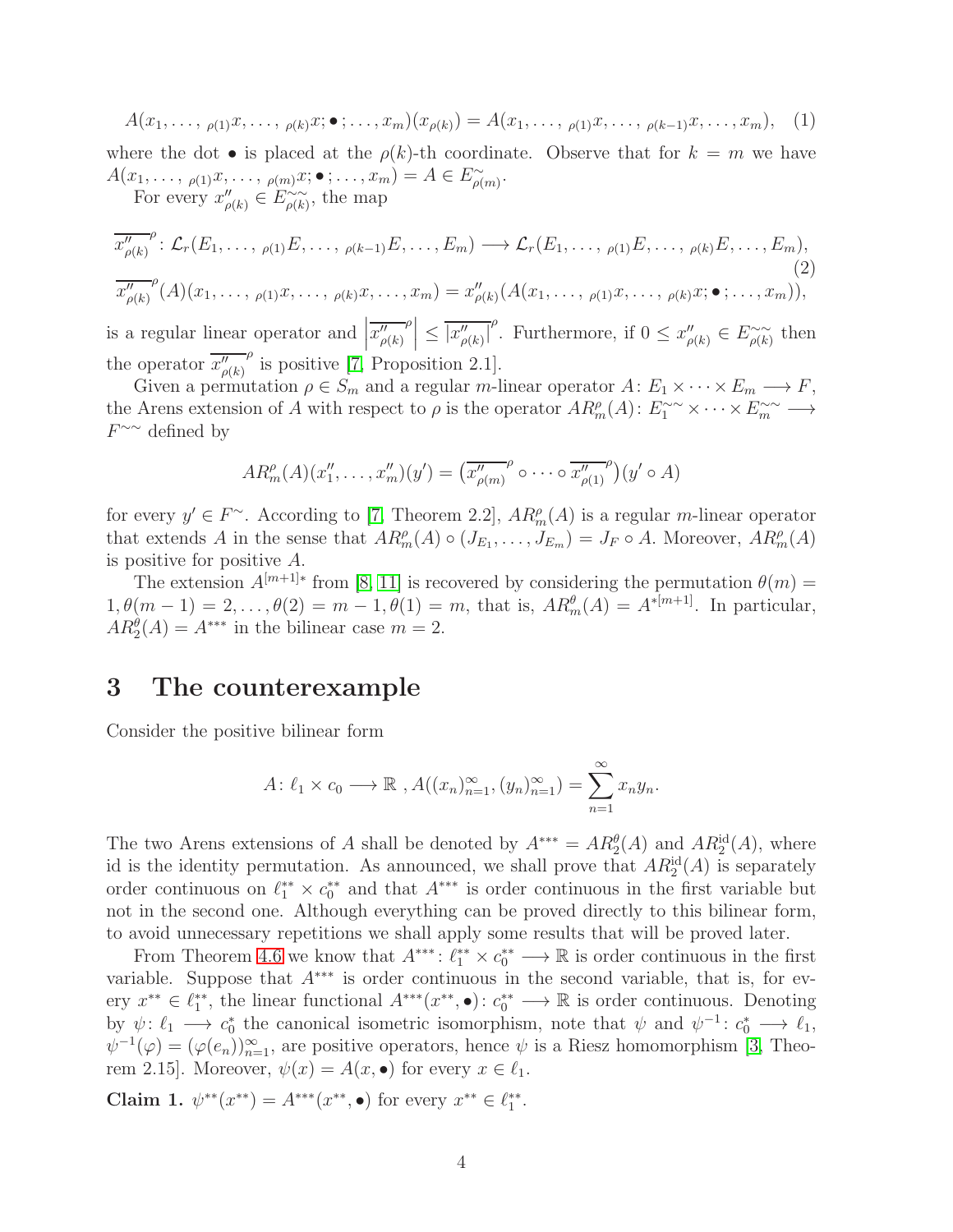Indeed, given  $y^{**} \in c_0^{**}$  and  $x \in \ell_1$ , bearing in mind that  $A^{***} = AR_2^{\theta}(A)$ ,

$$
\psi^*(y^{**})(x) = y^{**}(\psi(x)) = y^{**}(A(x, \bullet)) = \overline{y^{**}}^{\theta}(A)(x),
$$

so  $\psi^*(y^{**}) = \overline{y^{**}}^{\theta}(A)$ . Therefore, for  $x^{**} \in \ell_1^{**}$  and  $y^{**} \in c_0^{**}$ ,

$$
\psi^{**}(x^{**})(y^{**}) = x^{**}(\psi^*(y^{**})) = x^{**}(\overline{y^{**}}^{\theta}(A)) = AB_2^{\theta}(A)(x^{**}, y^{**}) = A^{***}(x^{**}, \bullet)(y^{**}).
$$

Claim 2.  $x^{**} \in \ell_1^{**}$  is order continuous on  $\ell_1^*$  if and only if  $\psi^{**}(x^{**}) \in c_0^{***}$  is order continuous on  $c_0^{**}$ .

Let  $x^{**} \in \ell_1^{**}$  be such that  $\psi^{**}(x^{**}) \in c_0^{***}$  is order continuous on  $c_0^{**}$ . Supposing that  $x^{**}$  fails to be order continuous on  $\ell_1^*$ , the positive functional  $|x^{**}| \in \ell_1^{**}$  is not order continuous on  $\ell_1^*$  either [\[3,](#page-19-4) Theorem 1.56]. Then there is a net  $(x^*_{\alpha})_{\alpha\in\Omega}$  in  $\ell_1^*$  such that  $x^*_{\alpha} \downarrow 0$  but  $\inf_{\alpha \in \Omega} |x^{**}|(x^*_{\alpha}) > 0$ . For each  $\alpha \in \Omega$  let  $y^{**}_{\alpha} \in c^{**}_{0}$  be such that  $\psi^*(y^{**}_{\alpha}) = x^*_{\alpha}$ . Thus

$$
y_{\alpha}^{**} = (\psi^*)^{-1}(x_{\alpha}^*) = (\psi^{-1})^*(x_{\alpha}^*) \downarrow 0 \text{ in } c_0^{**}
$$

because  $(\psi^{-1})^*$  is positive and order continuous [\[3,](#page-19-4) Theorem 1.73]. By assumption  $\psi^{**}(x^{**})$ is order continuous on  $c_0^{**}$ , so is  $|\psi^{**}(x^{**})|$  [\[3,](#page-19-4) Theorem 1.56]. Since  $\psi$  is a Riesz homomorphism,  $\psi^{**}$  is as well, so  $\psi^{**}(|x^{**}|)(y^{**}_{\alpha}) = |\psi^{**}(x^{**})|(y^{**}_{\alpha}) \downarrow 0$ , from which it follows that

$$
0 = \inf_{\alpha \in \Omega} \psi^{**}(|x^{**}|)(y^{**}_{\alpha}) = \inf_{\alpha \in \Omega} |x^{**}|(\psi^*(y^{**}_{\alpha})) = \inf_{\alpha \in \Omega} |x^{**}|(x^{*}_{\alpha}) > 0.
$$

This contradiction proves that  $x^{**} \in \ell_1^{**}$  is order continuous on  $\ell_1^*$ . The reverse implication if straightforward.

**Claim 3.**  $\ell_1^{**}$  contains a functional that fails to be order continuous on  $\ell_1^*$ .

Let  $c$  be the space of convergent real sequences and consider the positive linear functional  $\varphi \in c^*$  given by  $\varphi((x_n)_{n=1}^{\infty}) = \lim_{n \to \infty} x_n$ . Since c is a majorizing subspace of  $\ell_{\infty}$ ,  $\varphi$  admits a positive extension  $\widetilde{\varphi} \in \ell_{\infty}^{*}$  [\[3,](#page-19-4) Theorem 1.32]. Suppose that  $\widetilde{\varphi}$  is  $\sigma$ -order continous on  $\ell_{\infty}$ . For each  $n \in \mathbb{N}$  let  $x_n = (1, \ldots, 1, 0, \ldots) = e_1 + \cdots + e_n \in c$  and  $y = (1, 1, ...) \in c$ . Note that  $0 \leq x_n \uparrow y$  and, since  $\tilde{\varphi}$  is a positive  $\sigma$ -order continuous operator,  $0 \leq \tilde{\varphi}(x_n) \uparrow \tilde{\varphi}(y)$  (see [\[3,](#page-19-4) p. 46]). So,

$$
1 = \widetilde{\varphi}(y) = \sup_{n \in \mathbb{N}} \widetilde{\varphi}(x_n) = 0,
$$

which proves that  $\widetilde{\varphi} \in \ell_{\infty}^*$  is not  $\sigma$ -order continuous on  $\ell_{\infty}$ . Considering the canonical<br>Discrete isomorphisms to  $\ell_{\infty}$  is the set of  $\ell^*$  and that  $\ell^*$   $(\ell^*$ Riesz isomorphism  $\phi: \ell_{\infty} \longrightarrow \ell_{1}^{*}$ , there is  $z^{**} \in \ell_{1}^{**}$  such that  $\phi^{*}(z^{**}) = \tilde{\varphi}$ . Since  $\tilde{\varphi} \in \ell_{\infty}^{*}$ fails to be  $\sigma$ -order continuous, there is a sequence  $(z_n)_{n=1}^{\infty}$  in  $\ell_{\infty}$  such that  $z_n \downarrow 0$  and  $inf_{n\in\mathbb{N}} \tilde{\varphi}(z_n) > 0$ . Furthermore, there are  $y_n^* \in \ell_1^*$ ,  $n \in \mathbb{N}$ , such that  $\phi^{-1}(y_n^*) = z_n$ , hence  $y_n^* = \phi(z_n) \downarrow$  because  $\phi$  is positive, so  $0 \leq y_n^* \downarrow$ . Suppose that there exists  $y^* \in \ell_1^*$  such that  $0 < y^* \leq y_n^*$  for every  $n \in \mathbb{N}$ . On the one hand, as  $\phi^{-1}$  is positive,

$$
0 \le \phi^{-1}(y^*) \le \phi^{-1}(y_n^*) = z_n
$$
 for every *n*,

from which we conclude that  $\phi^{-1}(y^*) = 0$ , and so  $y^* = 0$  once  $\phi^{-1}$  is injective. This shows that  $y_n^* \downarrow 0$  in  $\ell_1^*$ . On the other hand,

$$
\inf_{n\in\mathbb{N}} z^{**}(y_n^*) = \inf_{n\in\mathbb{N}} (\phi^*)^{-1}(\widetilde{\varphi})(y_n^*) = \inf_{n\in\mathbb{N}} (\phi^{-1})^*(\widetilde{\varphi})(y_n^*) = \inf_{n\in\mathbb{N}} \widetilde{\varphi}(\phi^{-1}(y_n^*)) = \inf_{n\in\mathbb{N}} \widetilde{\varphi}(z_n) > 0,
$$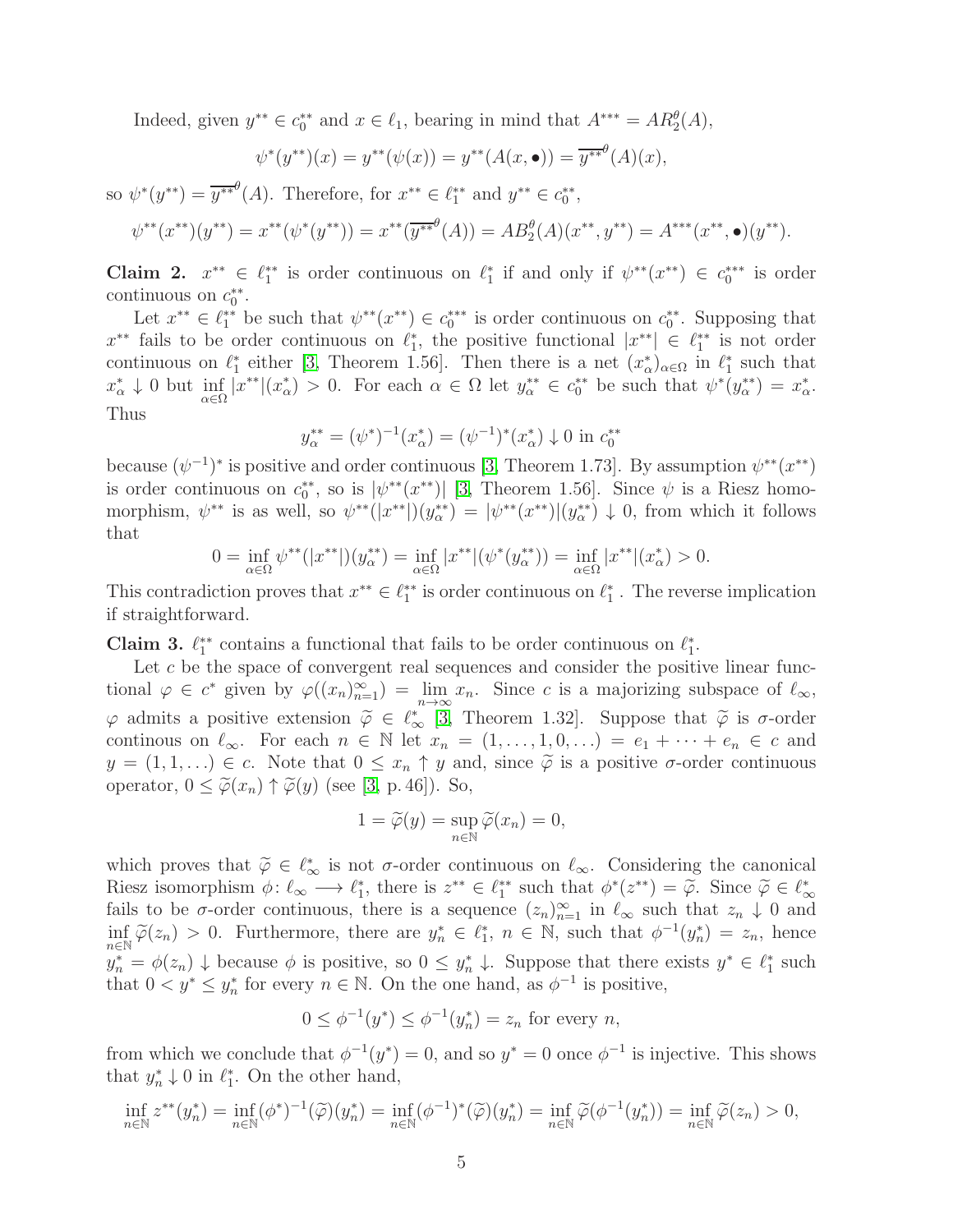proving that  $z^{**}$  is not order continuous on  $\ell_{\infty}$ , as claimed.

Finally, combining Claims 1 and 2 we have that  $A^{***}(z^{**}, \bullet) = \psi^{**}(z^{**})$  is not order continuous on  $c_0^*$ . We have established that  $A^{***}$  is order continuous in the first variable and fails to be order continuous in the second variable.

As to the other Arens extension of A, namely  $AR_2^{\text{id}}(A)$ :  $\ell_1^{**} \times c_0^{**} \longrightarrow \mathbb{R}$ , since  $c_0^* = \ell_1$ has order continuous norm, Corollary [5.1](#page-10-0) guarantees that  $AR_2^{id}(A)$  is separately order continuous, hence jointly order continuous by [\[8,](#page-19-2) Theorem 2].

Since the bilinear form A is regular and of bounded order variation, this example shows that the results of Buskes and Roberts and of Boyd, Ryan and Snigireva quoted in the introduction cannot be improved to get separate order continuity on the product of the whole biduals.

### 4 Operators between Riesz spaces

In this section we present our results on order continuity on the whole of the biduals of Arens extensions of multilinear operators on Riesz spaces. The main result of the section, namely Theorem [4.6,](#page-8-0) is a multipurpose result: in this section it will be used to prove that Arens extensions of regular homogeneous polynomials are always order continuous at the origin on the whole of the bidual of the domain space, to extend [\[8,](#page-19-2) Theorem 1], to show that Arens extensions are always order continuous in at least one variable and, finally, it will be helpful a couple of times in the next section.

Recall that a *Riesz algebra*  $A \notin \mathcal{A}$  is a Riesz space which is an associative algebra with respect to a produtc  $*$  such that  $x * y \geq 0$  for all  $x, y \in A^+$ . And that a Riesz algebra  $(\mathcal{A}, *)$  is an f-algebra if  $x \wedge y = 0$  in  $\mathcal{A}$  implies that  $(x * z) \wedge y = (z * x) \wedge y = 0$  for every  $z \in A^+$ . If  $(A, *)$  is an f-algebra, then the Arens product  $\odot$ , defined as follows, makes  $\mathcal{A}^{\sim\sim}$  an f-algebra [\[21\]](#page-20-4): for  $x \in \mathcal{A}, y' \in \mathcal{A}^{\sim}$  and  $x'', y'' \in \mathcal{A}^{\sim\sim}$ ,

$$
y' \cdot x \colon \mathcal{A} \longrightarrow \mathbb{R}, \ (y' \cdot x)(y) = y'(x * y).
$$
  

$$
x'' \diamond y' \colon \mathcal{A} \longrightarrow \mathbb{R}, \ (x'' \diamond y')(y) = x''(y' \cdot y).
$$
  

$$
x'' \odot y'' \colon \mathcal{A} \sim \mathbb{R}, \ (x'' \odot y'')(z') = x''(y'' \diamond z').
$$

An operator  $A \in \mathcal{L}_r(E_1, \ldots, E_m; \mathcal{A})$  is *multiplicative* if there are regular linear operators  $T_i: E_i \longrightarrow \mathcal{A}, i = 1, \ldots, m$ , such that  $A(x_1, \ldots, x_m) = T_1(x_1) * \cdots * T_m(x_m)$  for all  $x_1 \in$  $E_1, \ldots, x_m \in E_m$ .

Since Arens extensions  $AR_m^{\rho}(A)$  of multilinear operators A are mappings between Dedekind complete spaces, we can use any of the three notions of order continuous linear operators to investigate the separate order continuity of  $AR_{m}^{\rho}(A)$ .

<span id="page-5-0"></span>**Proposition 4.1.** *Let*  $E_1, \ldots, E_m$  *be Riesz spaces and*  $(A, *)$  *be an Archimedean f-algebra. If*  $A \in \mathcal{L}_r(E_1, \ldots, E_m; \mathcal{A})$  *is a finite sum of multiplicative operators, then all Arens extensions of* A,  $AR_m^{\rho}(A)$ ,  $\rho \in S_m$ , *coincide and are separately order continuous.* 

*Proof.* Given a multiplicative operator  $B \in \mathcal{L}_r(E_1, \ldots, E_m; \mathcal{A})$ , let  $T_i: E_i \longrightarrow \mathcal{A}, i =$ 1, ..., m, be such that  $B(x_1, ..., x_m) = T_1(x_1) * \cdots * T_m(x_m)$  for all  $x_1 \in E_1, ..., x_m \in E_m$ .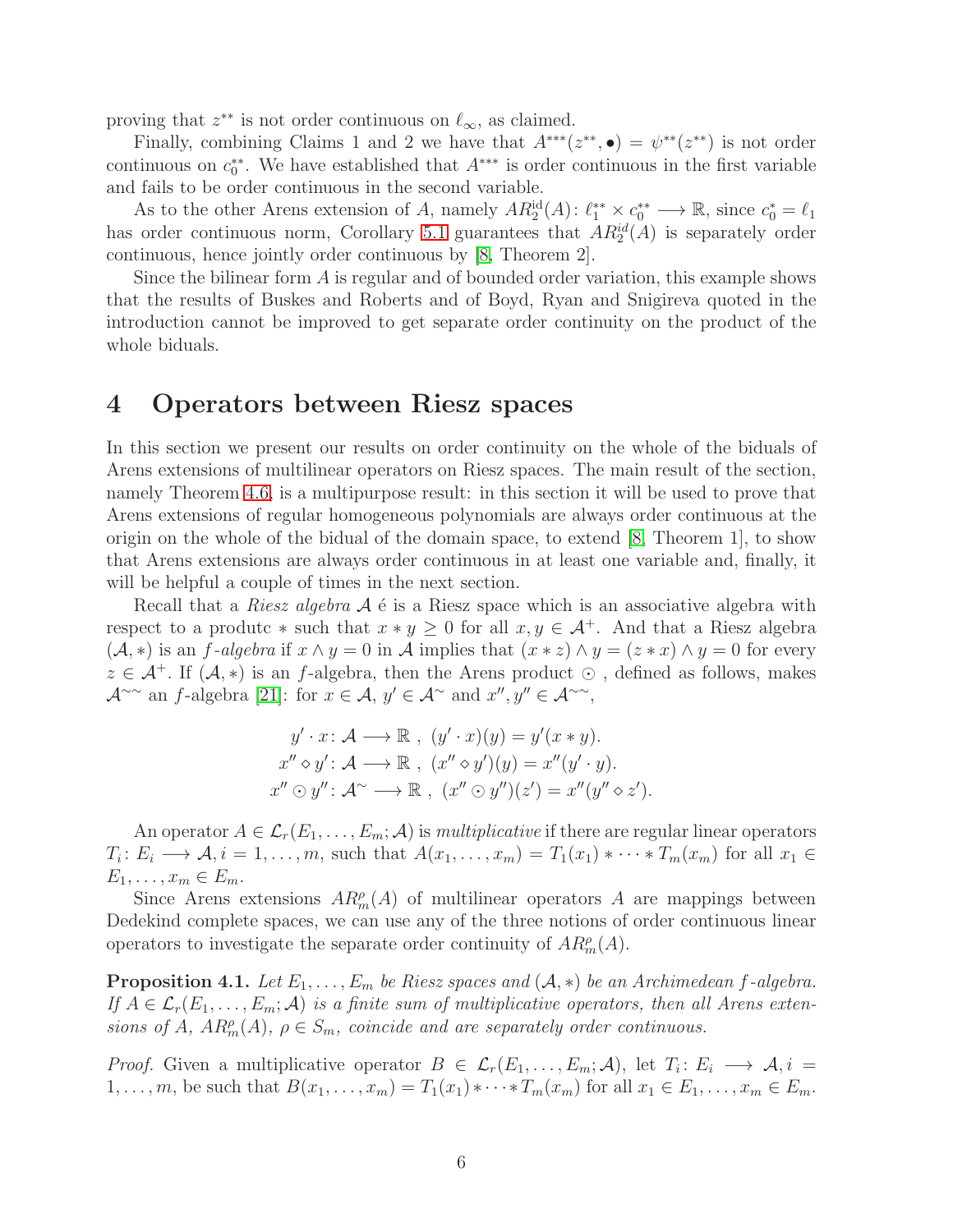By [\[7,](#page-19-7) Remark 3.3 and the proof of Theorem 3.2] we have that, for each  $\rho \in S_m$  and all  $x_1'' \in E_1^{\sim \sim}, \ldots, x_m'' \in E_m^{\sim \sim},$ 

$$
AR_{m}^{\rho}(B)(x_{1}^{\prime\prime},\ldots,x_{m}^{\prime\prime})=T_{\rho(m)}^{\prime\prime}(x_{\rho(m)}^{\prime\prime})\odot\cdots\odot T_{\rho(1)}^{\prime\prime}(x_{\rho(1)}^{\prime\prime}).
$$

The Arens product ⊙ makes A∼∼ a Dedekind complete, hence Archimedean, commutative f-algebra [\[21,](#page-20-4) Corollaries 3.5 and 3.6], so

$$
AR_m^{\rho}(B)(x_1'', \ldots, x_m'') = T_1''(x_1'') \odot \cdots \odot T_m''(x_m''),
$$

which gives, in particular, that all Arens extensions of A coincide. In order to check that  $AR_m^{\rho}(B)$  is separately order continuous, let  $j \in \{1, \ldots, m\}$ ,  $x_i^{\prime\prime} \in E_i^{\sim}$ ,  $i = 1, \ldots, m$ , with  $i \neq j$  be given and let  $(x''_{\alpha_j})_{\alpha_j \in \Omega_j}$  be a net in  $E_j^{\sim}$  such that  $x''_{\alpha_j} \xrightarrow{\delta} 0$ . There exists a net  $(z''_{\alpha_j})_{\alpha_j \in \Omega_j}$  and  $\alpha_{j_0} \in \Omega_j'$  such that  $z''_{\alpha_j} \downarrow 0$  and  $|x''_{\alpha_j}| \leq z''_{\alpha_j}$  for every  $\alpha_j \geq \alpha_{j_0}$ . The functional

$$
\varphi := |T_1''(x_1'')| \odot \cdots \odot |T_{j-1}''(x_{j-1}'')| \odot |T_{j+1}''(x_{j+1}'')| \odot \cdots \odot |T_m''(x_m'')| \in \mathcal{A}^{\sim}
$$

is positive. Using again that the product  $\odot$  is commutative and [\[3,](#page-19-4) Exercise 12, p. 131],

$$
|AR_m^{\rho}(B)(x_1'', \ldots, x_{\alpha_j}'', \ldots, x_m'')| = |T_1''(x_1'') \odot \cdots \odot T_j''(x_{\alpha_j}'') \odot \cdots \odot T_m''(x_m'')|
$$
  
\n
$$
= |T_1''(x_1'')| \odot \cdots \odot |T_{j-1}'(x_{j-1}'')| \odot |T_j''(x_{\alpha_j}'')| \odot |T_{j+1}''(x_{j+1}'')| \odot \cdots \odot |T_m''(x_m'')|
$$
  
\n
$$
= |T_j''(x_{\alpha_j}''')| \odot (|T_1''(x_1'')| \odot \cdots \odot |T_{j-1}''(x_{j-1}'')| \odot |T_{j+1}''(x_{j+1}'')| \odot \cdots \odot |T_m''(x_m'')|)
$$
  
\n
$$
= |T_j''(x_{\alpha_j}'')| \odot \varphi \leq |T_j''|(|x_{\alpha_j}''|) \odot \varphi \leq |T_j''|(z_{\alpha_j}'') \odot \varphi.
$$

Now it is enough to prove that  $|T''_j|(z''_{\alpha_j})\odot\varphi\downarrow 0$ . Let  $0\leq y'\in\mathcal{A}^{\sim}$  be given. Then  $\varphi\diamond y'$ is positive and, since  $|T''_j|$  is order continuous and positive [\[3,](#page-19-4) Theorems 1.56 and 1.73],

$$
(|T_j''|(z_{\alpha_j}''')\odot\varphi)(y')=|T_j''|(z_{\alpha_j}'')(\varphi\diamond y')\downarrow 0,
$$

from which it follows that  $(|T''_j|(z''_{\alpha_j}) \odot \varphi) \downarrow 0$  [\[3,](#page-19-4) Teorema 1.18] and gives the separate order continuity of  $AR_m^{\rho}(B)$ .

The linearity of the correspondence  $A \mapsto AR_m^{\rho}(A)$  gives the result for finite sums of multiplicative operators.  $\Box$ 

Since scalar-valued Riesz multimorphisms are multiplicative [\[15,](#page-20-5) Theorem 6], Proposition [4.1](#page-5-0) yields the following.

Corollary 4.2. *All Arens extensions of a finite sum of scalar-valued Riesz multimorphisms coincide and are separately order continuous.*

An operator  $A \in \mathcal{L}_r(E_1,\ldots,E_m;F)$  is of *finite type* if there are  $n \in \mathbb{N}$ , functionals  $\varphi_j^i \in E_i^{\sim}$  and vectors  $y_j \in F$ ,  $j = 1, \ldots, n$ ,  $i = 1, \ldots, m$ , such that

$$
A(x_1,...,x_m) = \sum_{j=1}^n \varphi_j^1(x_1) \cdots \varphi_j^m(x_m) y_j \text{ for all } x_i \in E_i, i = 1,...,m.
$$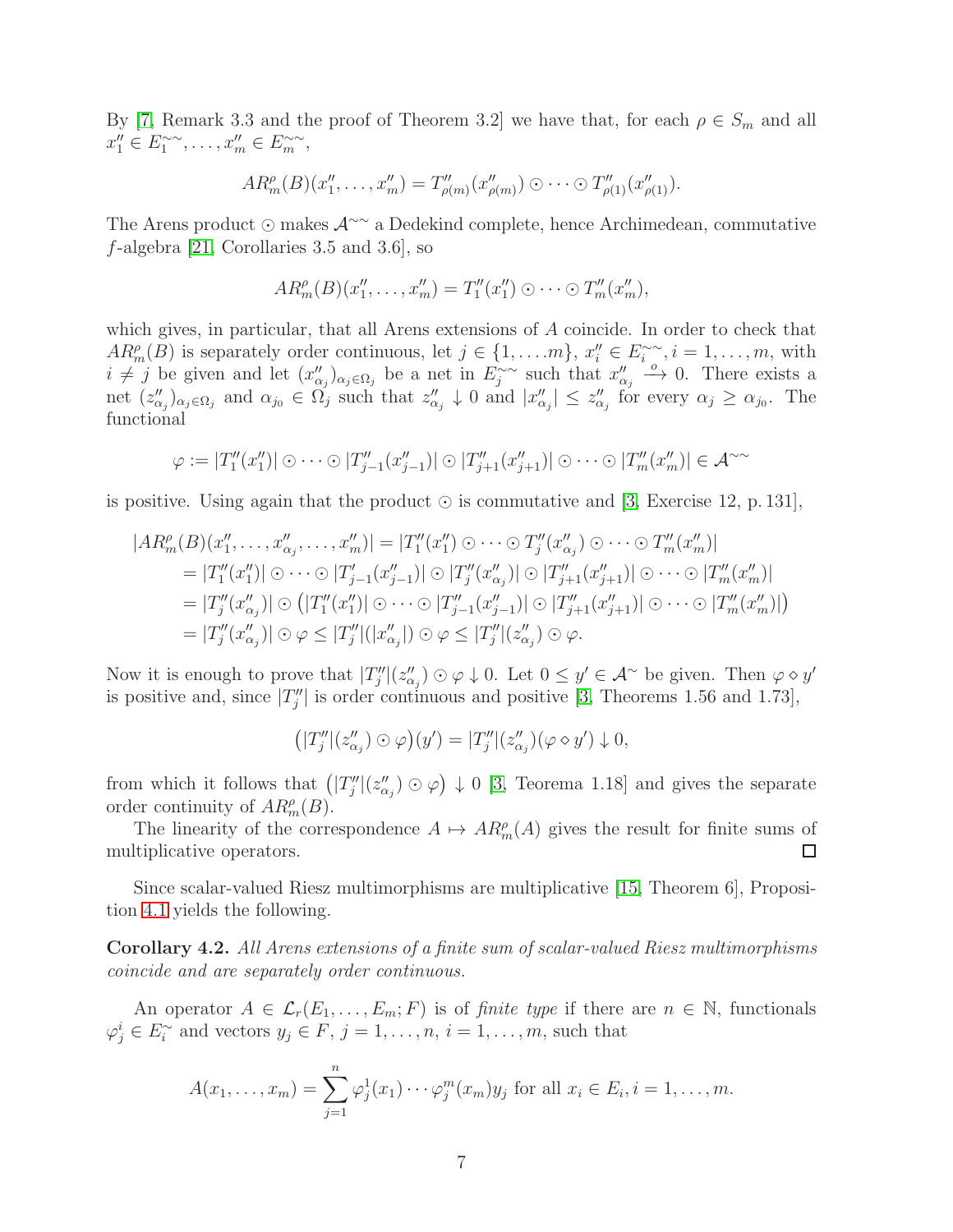Corollary 4.3. *All Arens extensions of a multilinear operator of finite type coincide, are of finite type and are separately order continuous.*

*Proof.* It is not difficult to check that if  $A \in \mathcal{L}_r(E_1, \ldots, E_m)$  is separately order continuous and  $y \in F$ , then the operator

$$
(x_1, \ldots, x_m) \in E_1 \times \cdots \times E_m \mapsto A(x_1, \ldots, x_m)y \in F,
$$

is separately order continuous as well. Now the result follows from Proposition [4.1](#page-5-0) and from its proof.  $\Box$ 

To proceed to the main results of the section we need some preparation.

<span id="page-7-0"></span>**Lemma 4.4.** Let  $E_1, \ldots, E_m, F$  be Riesz spaces with F Dedekind complete and  $(B_\alpha)_{\alpha}$  be *a* net in  $\mathcal{L}_r(E_1, \ldots, E_m; F)$ *.* Then  $B_\alpha \downarrow 0$  if and only if  $B_\alpha(x_1, \ldots, x_m) \downarrow 0$  in F for all  $x_1 \in E_1^+, \ldots, x_m \in E_m^+$ .

*Proof.* It is straightforward that  $B_{\alpha} \downarrow 0$  if  $B_{\alpha}(x_1, \ldots, x_m) \downarrow 0$  in F for all  $x_1 \in E_1^+, \ldots, x_m \in$  $E_m^+$ . We prove the other implication by induction on m. The case  $m = 1$  follows from the Riesz-Kantorovich Theorem [\[3,](#page-19-4) Theorem 1.18]. Assume that the result holds for  $n$  and let  $(B_\alpha)_\alpha$  be a net in  $\mathcal{L}_r(E_1,\ldots,E_{n+1};F)$  such that  $B_\alpha\downarrow 0$ . Consider the canonical Riesz isomorphism

$$
\psi\colon \mathcal{L}_r(E_1,\ldots,E_{n+1};F)\longrightarrow \mathcal{L}_r(E_1;\mathcal{L}_r(E_2\ldots,E_{n+1};F)).
$$

We have  $0 \leq \psi(B_\alpha) \downarrow$  because  $\psi$  is positive. Let  $T \in \mathcal{L}_r(E_1; \mathcal{L}_r(E_2, \ldots, E_{n+1}; F))$  be such that  $0 \leq T \leq \psi(B_\alpha)$  for every  $\alpha$ . Since  $\psi^{-1}$  is positive,  $0 \leq \psi^{-1}(T) \leq B_\alpha \downarrow 0$ , hence  $0 \leq \psi^{-1}(T) \leq 0$ , which proves that  $\psi(B_{\alpha}) \downarrow 0$  in  $\mathcal{L}_r(E_1; \mathcal{L}_r(E_2 \ldots, E_{n+1}; F))$ . The linear case of the result gives that  $\psi(B_{\alpha})(x_1) \downarrow 0$  in  $\mathcal{L}_r(E_2 \ldots, E_{n+1}; F)$  for every  $x_1 \in E_1^+$ . The induction hypothesis gives that, regardless of the  $x_2 \in E_2^+, \ldots, x_{n+1} \in E_{n+1}^+$ ,

$$
B_{\alpha}(x_1, x_2, \ldots, x_{n+1}) = \psi(B_{\alpha})(x_1)(x_2, \ldots, x_{n+1}) \downarrow 0,
$$

completing the proof.

<span id="page-7-1"></span>**Lemma 4.5.** *Let*  $E_1, \ldots, E_m$  *be Riesz spaces,*  $\rho \in S_m$ ,  $k \in \{1, \ldots, m\}$  *and*  $x''_{\rho(k)} \in (E_{\rho(k)}^{\sim})^{\sim}_n$ . *Then the operator*

$$
\overline{x_{\rho(k)}^{\prime\prime}}^{\rho}\colon \mathcal{L}_r(E_1,\ldots,\rho_{(1)} E,\ldots,\rho_{(k-1)} E,\ldots,E_m)\longrightarrow \mathcal{L}_r(E_1,\ldots,\rho_{(1)} E,\ldots,\rho_{(k)} E,\ldots,E_m),
$$

*defined in* [\(2\)](#page-3-0)*, is order continuous.*

*Proof.* We already know that  $\overline{x''_{\rho(k)}}$  $\overline{r}^{\rho}$  is a regular linear operator and  $\left| \overline{x^{\prime \prime}_{\rho(k)}} \right|$  $\left| \rho \right| \leq \overline{\left| x_{\rho(k)}'' \right|}^{\rho}$ . Let  $(A_{\alpha})_{\alpha\in\Omega}$  be a net in  $\mathcal{L}_r(E_1,\ldots,\rho(1),E,\ldots,\rho(k-1),E,\ldots,E_m)$  such that  $A_{\alpha}\stackrel{o}{\longrightarrow}0$ . Then there are a net  $(B_{\alpha})_{\alpha\in\Omega}$  in  $\mathcal{L}_r(E_1,\ldots,\rho_{(1)} E,\ldots,\rho_{(k-1)} E,\ldots,E_m)$  and  $\alpha_0 \in \Omega$  such that  $B_{\alpha} \downarrow 0$ and  $|A_{\alpha}| \leq B_{\alpha}$  for every  $\alpha \geq \alpha_0$ . Thus,

$$
\left|\overline{x_{\rho(k)}^{"}}^{\rho}(A_{\alpha})\right| \leq \left|\overline{x_{\rho(k)}^{"}}^{\rho}\right|(|A_{\alpha}|) \leq \left|\overline{x_{\rho(k)}^{"}}^{\rho}(|A_{\alpha}|) \leq \left|\overline{x_{\rho(k)}^{"}}^{\rho}(B_{\alpha})\right|\text{ for every }\alpha \geq \alpha_0.
$$

□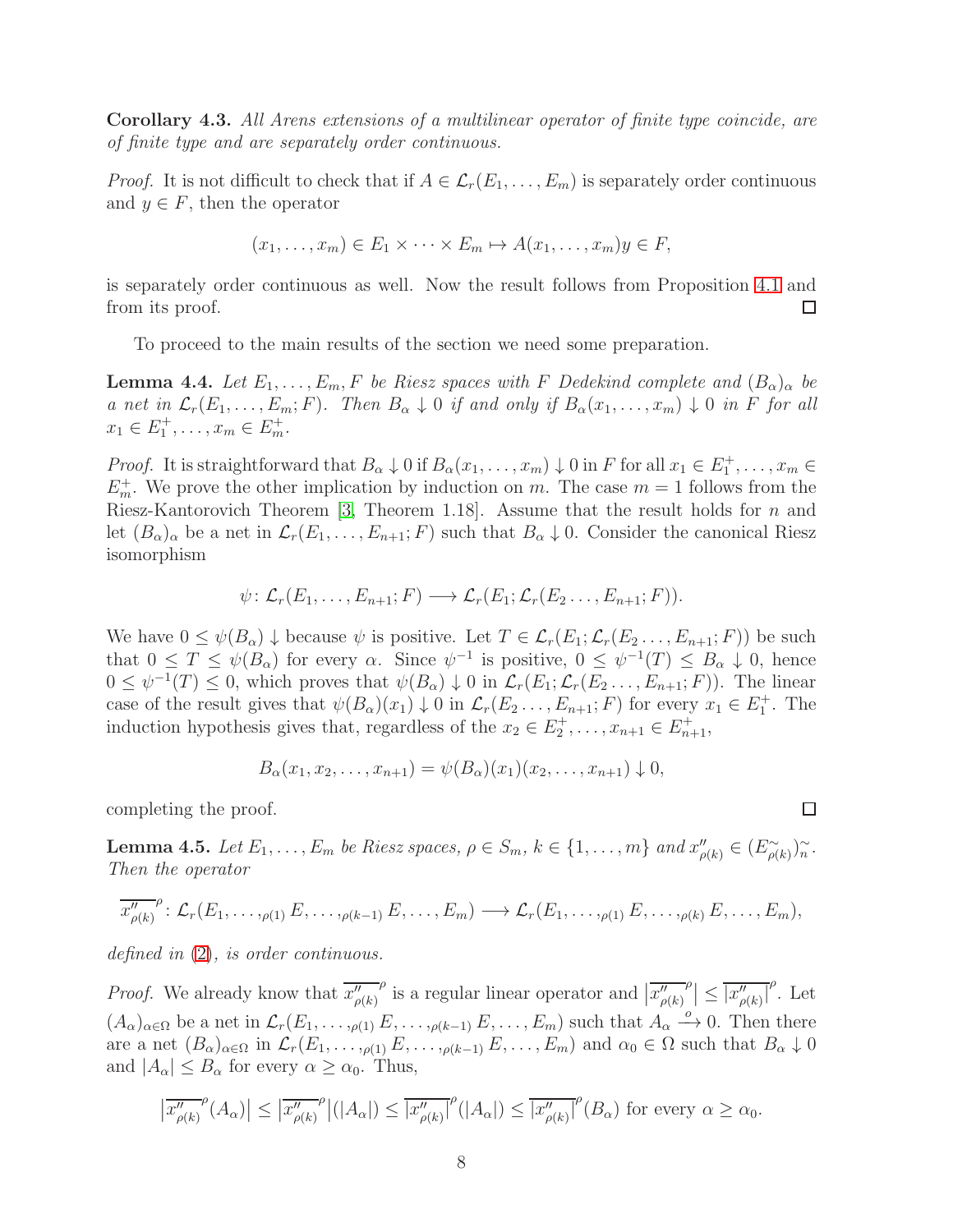For  $x_i \in E_i^+, i \in \{1, ..., m\} \setminus \{\rho(1), ..., \rho(k)\}\)$ . Lemma [4.4](#page-7-0) gives

$$
B_{\alpha}(x_1,\ldots, \rho(1),x,\ldots, \rho(k),x;\bullet;\ldots,x_m) \downarrow 0.
$$

Since  $x''_{\rho(k)}$  is order continuous,  $|x''_{\rho(k)}|$  is a positive order continuous operator [\[3,](#page-19-4) Theorem 1.56], so  $|x''_{\rho(k)}|(B_\alpha(x_1,\ldots,\rho_{(1)}x,\ldots,\rho_{(k)}x;\bullet;\ldots,x_m))\downarrow 0$ , that is,

$$
\overline{|x''_{\rho(k)}|}^{\rho}(B_{\alpha})(x_1,\ldots,y_{(1)},x,\ldots,y_{(k)},x,\ldots,x_m)\downarrow 0.
$$

Calling on Lemma [4.4](#page-7-0) once again it follows that  $\overline{x''_{\rho(k)}}^{\rho}$  (B<sub>a</sub>)  $\downarrow$  0, proving that  $\overline{x''_{\rho(k)}}$  $\frac{\rho}{\text{is}}$ order continuous.

<span id="page-8-0"></span>**Theorem 4.6.** *Let*  $E_1, \ldots, E_m, F$  *be Riesz spaces,*  $\rho \in S_m$  *and*  $A \in \mathcal{L}_r(E_1, \ldots, E_m; F)$ *.* 

(a) *For all*  $j \in \{1, ..., m\}$ ,  $x''_{\rho(i)} \in E^{\infty}_{\rho(i)}$ ,  $i = 1, ..., j - 1$ , and  $x''_{\rho(i)} \in (E^{\infty}_{\rho(i)})^{\infty}_{n}$ ,  $i = 1, ..., j - 1$  $j + 1, \ldots, m$ , the operator

<span id="page-8-1"></span>
$$
x''_{\rho(j)} \in E^{\sim\sim}_{\rho(j)} \mapsto AR_m^{\rho}(A)(x''_1, \dots, x''_{\rho(j)}, \dots, x''_m) \in F^{\sim\sim}
$$
 (3)

*is order continuous on*  $E^{\sim\sim}_{\rho(j)}$ .

- (b)  $AR_m^{\rho}(A)$  *is separately order continuous on*  $(E_1^{\sim})_n^{\sim} \times \cdots \times (E_m^{\sim})_n^{\sim}$ .
- (c)  $AR_m^{\rho}(A)$  *is order continuous in the*  $\rho(m)$ -*th variable on the whole of*  $E_{\rho(m)}^{\sim\sim}$ .

*Proof.* It is plain that (b) and (c) follow from (a) (for (c) just take  $j = m$  in (a)). To prove (a), take  $j \in \{1, ..., m\}$ ,  $x''_{\rho(i)} \in E^{\sim}_{\rho(i)}$ ,  $i = 1, ..., j - 1$ , and  $x''_{\rho(i)} \in (E^{\sim}_{\rho(i)})^{\sim}_{n}$ ,  $i =$  $j+1,\ldots,m$ . Given a net  $(x''_{\alpha_{\rho(j)}})_{\alpha_{\rho(j)}\in\Omega_{\rho(j)}}$  in  $E^{\sim\sim}_{\rho(j)}$  such that  $x''_{\alpha_{\rho(j)}} \stackrel{\delta}{\longrightarrow} 0$ , there are a net  $(z''_{\alpha_{\rho(j)}})_{\alpha_{\rho(j)}\in\Omega_{\rho(j)}}$  in  $E^{\sim\sim}_{\rho(j)}$  and  $\alpha_{\rho(j)_0}$  such that  $z''_{\alpha_{\rho(j)}}\downarrow 0$  and  $|x''_{\alpha_{\rho(j)}}| \leq z''_{\alpha_{\rho(j)}}$  for every  $\alpha_{\rho(j)} \geq \alpha_{\rho(j)_0}$ . Let  $A_1, A_2 \in \mathcal{L}_r(E_1, \ldots, E_m; F)$  be positive operators such that  $A =$  $A_1 - A_2$  and put  $B := A_1 + A_2$ . Of course B is positive. Denoting the operator in [\(3\)](#page-8-1) by  $AR_{m}^{\rho}(A)_{x_{\rho(1)}^{\prime\prime},...,x_{\rho(j-1)}^{\prime\prime},x_{\rho(j+1)}^{\prime\prime},...,x_{\rho(m)}^{\prime\prime}},$  for every  $\alpha_{\rho(j)} \geq \alpha_{\rho(j_0)}$ ,

$$
|AR_{m}^{\rho}(A)_{x_{\rho(1)}^{\prime},\ldots,x_{\rho(j+1)}^{\prime},x_{\rho(m)}^{\prime\prime}}(x_{\alpha_{\rho(j)}}^{\prime\prime})| = |AR_{m}^{\rho}(A)(x_{1}^{\prime\prime},\ldots,x_{\alpha_{\rho(j)}}^{\prime\prime},\ldots,x_{m}^{\prime\prime})|
$$
  
\n
$$
\leq |AR_{m}^{\rho}(A)|(|x_{1}^{\prime\prime}|,\ldots,|x_{\alpha_{\rho(j)}}^{\prime\prime}|,\ldots,|x_{\alpha_{\rho(j)}}^{\prime\prime}|,\ldots,x_{m}^{\prime\prime}|)
$$
  
\n
$$
= |AR_{m}^{\rho}(A_{1}-A_{2})|(|x_{1}^{\prime\prime}|,\ldots,|x_{\alpha_{\rho(j)}}^{\prime\prime}|,\ldots,|x_{m}^{\prime\prime}|)
$$
  
\n
$$
\leq (AR_{m}^{\rho}(A_{1})-AR_{m}^{\rho}(A_{2})|(|x_{1}^{\prime\prime}|,\ldots,|x_{\alpha_{\rho(j)}}^{\prime\prime}|,\ldots,|x_{m}^{\prime\prime}|)
$$
  
\n
$$
\leq (AR_{m}^{\rho}(A_{1})+AR_{m}^{\rho}(A_{2}))(|x_{1}^{\prime\prime}|,\ldots,|x_{\alpha_{\rho(j)}}^{\prime\prime}|,\ldots,|x_{m}^{\prime\prime}|)
$$
  
\n
$$
= AR_{m}^{\rho}(B)(|x_{1}^{\prime\prime}|,\ldots,|x_{\alpha_{\rho(j)}}^{\prime\prime}|,\ldots,|x_{\rho(m)}^{\prime\prime}|(|x_{\alpha_{\rho(j)}}^{\prime\prime}|))
$$
  
\n
$$
\leq AR_{m}^{\rho}(B)_{|x_{\rho(1)}^{\prime}|,\ldots,|x_{\rho(1)}^{\prime\prime}|,\ldots,|x_{\rho(1)}^{\prime\prime}|,\ldots,|x_{\rho(m)}^{\prime\prime}|}(|x_{\alpha_{\rho(j)}}^{\prime\prime}|)
$$

As Arens extensions of positive operators are positive, it holds

$$
0\leq AR_{m}^{\rho}(B)_{|x_{\rho(1)}^{\prime\prime}|,\ldots,|x_{\rho(j-1)}^{\prime\prime}|,|x_{\rho(j+1)}^{\prime\prime}|,\ldots,|x_{\rho(m)}^{\prime\prime}|}(z_{\alpha_{\rho(j)}}^{\prime\prime})\downarrow.
$$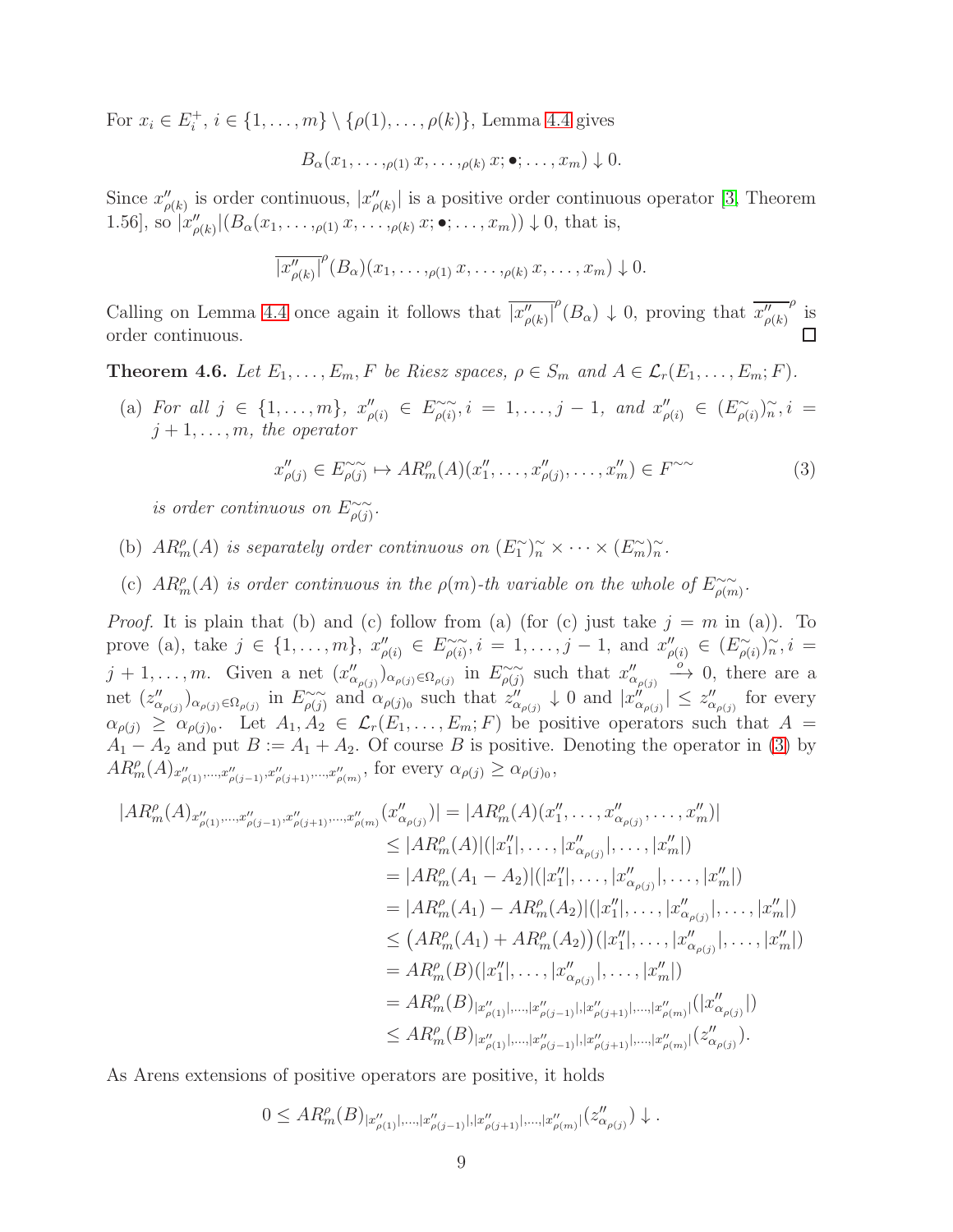Calling  $T := \overline{|x''_{\rho(m)}|}^{\rho} \circ \cdots \circ \overline{|x''_{\rho(j+1)}|}^{\rho}$ , since each  $|x''_{\rho(i)}|, i = j+1, \ldots, m$ , is order continuous, by Lemma [4.5](#page-7-1) it follows that  $\frac{x}{|x'_{\rho(i)}|}$  is order continuous, so T is order continuous and positive. On the other hand, it is plain that, for every positive  $y' \in F^{\sim}$ ,

$$
S := \left(\overline{|x''_{\rho(j-1)}|}^{\rho} \circ \cdots \circ \overline{|x''_{\rho(1)}|}^{\rho}\right)(y' \circ B) \in \mathcal{L}_r(E_1, \ldots, \rho(1), E, \ldots, \rho(j-1), E, \ldots, E_m)
$$

is positive. From  $z''_{\alpha_{\rho(j)}} \downarrow 0$  we conclude that  $\overline{z''_{\alpha_{\rho(j)}}}$  $\mathcal{P}(S) \downarrow 0$ , therefore  $\overline{T(\overline{z^{\prime\prime}_{\alpha_{\rho(j)}}})}$  $^{\rho}(S)) \downarrow 0.$  In this fashion, for every positive  $y' \in F^{\sim}$ ,

$$
AR_m^{\rho}(B)|_{x_{\rho(1)}^{\prime\prime}|,\dots,|x_{\rho(j-1)}^{\prime\prime}|,|x_{\rho(j+1)}^{\prime\prime}|,\dots,|x_{\rho(m)}^{\prime\prime}|}(z_{\alpha_{\rho(j)}}^{\prime\prime})(y') = AR_m^{\rho}(B)(|x_1^{\prime\prime}|,\dots, z_{\alpha_{\rho(j)}}^{\prime\prime},\dots,|x_m^{\prime\prime}|)(y')
$$
  
\n
$$
= (x_{\rho(m)})^{\rho} \circ \cdots \circ (x_{\rho(j+1)}^{\prime\prime}|^{\rho} \circ \overline{z_{\alpha_{\rho(j)}}^{\prime\prime}}^{\rho} \circ (x_{\rho(j-1)}^{\prime\prime}|^{\rho} \circ \cdots \circ (x_{\rho(1)}^{\prime\prime}|^{\rho}))
$$
  
\n
$$
= (x \circ \overline{z_{\alpha_{\rho(j)}}^{\prime\prime}}^{\rho} \circ (x_{\rho(j-1)}^{\prime\prime}|^{\rho} \circ \cdots \circ (x_{\rho(1)}^{\prime\prime}|^{\rho})) (y' \circ B)
$$
  
\n
$$
= T((x_{\alpha_{\rho(j)}}^{\prime\prime}\circ (x_{\rho(j)}^{\prime\prime}) \circ (x_{\rho(j-1)}^{\prime\prime}|^{\rho} \circ \cdots \circ (x_{\rho(1)}^{\prime\prime}|^{\rho})) (y' \circ B))
$$
  
\n
$$
= T(\overline{z_{\alpha_{\rho(j)}}^{\prime\prime}}^{\rho}((x_{\rho(j-1)}^{\prime}) \circ \cdots \circ (x_{\rho(1)}^{\prime\prime}|^{\rho})) (y' \circ B)) = T(\overline{z_{\alpha_{\rho(j)}}^{\prime\prime}}^{\rho}(S)) \downarrow 0.
$$

Lemma [4.4](#page-7-0) gives that  $AR_m^{\rho}(B)_{x_{\rho(1)}^{\prime\prime}|,\dots,x_{\rho(j-1)}^{\prime\prime}|,|x_{\rho(j+1)}^{\prime\prime}|,\dots,x_{\rho(m)}^{\prime\prime}|}(z_{\alpha_{\rho(j)}}^{\prime\prime})\downarrow 0$ , and this allows us to conclude that  $AR_m^{\rho}(A)_{x''_{\rho(1)},...,x''_{\rho(j-1)},x''_{\rho(j+1)},...,x''_{\rho(m)}}$  is order continuous.

<span id="page-9-0"></span>Remark 4.7. Theorem [4.6](#page-8-0) improves [\[8,](#page-19-2) Theorem 1] in the sense that it holds for all Arens extensions, it holds for operators between Riesz spaces, it drops the assumption of F being Dedekind complete and it assures the order continuity on the whole bidual in one of the variables. And, for regular operators, it improves [\[11,](#page-19-1) Theorem 3.4] by taking into account all Arens extensions and by assuring the order continuity on the whole bidual in one of the variables. In particular, Theorem  $4.6(b)$  provides an alternative proof of [\[8,](#page-19-2) Theorem 1] and of [\[11,](#page-19-1) Theorem 3.4] for regular operators between Riesz spaces and (c) shows that  $A^{*[m+1]} = AR_m^{\theta}(A)$  is order continuous in the first variable on the whole of  $E_1^{**}$ .

Recall that an m-homogeneous polynomial  $P: E \longrightarrow F$  between Riesz spaces is positive if the corresponding symmetric m-linear operator  $\check{P}$  is positive. And P is regular, in symbols  $P \in \mathcal{P}_r(^mE; F)$ , if P can be written as the difference of two positive polynomials.

The Arens extensions of a regular polynomial  $P \in \mathcal{P}_r(mE; F)$  are the polynomials associated to the Arens extensions of P; that is: for  $\rho \in S_m$ , the Arens extension of P with respect to  $\rho$  is the polynomial

$$
AR_m^{\rho}(P): E^{\sim\sim} \longrightarrow F^{\sim\sim}, AR_m^{\rho}(P)(x'') = AR_m^{\rho}(\check{P})(x'', \ldots, x'').
$$

In [\[11,](#page-19-1) Theorem 3.5] it is proved that  $AR_m^{\theta}(P)$  is order continuous on  $(E^{\sim})_n^{\sim}$ . We can go a bit further at the origin:

<span id="page-9-1"></span>**Proposition 4.8.** All Arens extensions of a polynomial  $P \in \mathcal{P}_r(^mE; F)$  are order contin*uous at the origin on*  $E^{\sim\sim}$ , meaning that  $AR_m^{\rho}(P)(x''_{\alpha}) \stackrel{o}{\longrightarrow} 0$  in  $F^{\sim\sim}$  for every  $\rho \in S_m$  and  $\lim_{\alpha \to \infty} (x''_{\alpha})_{\alpha \in \Omega}$  *in*  $E^{\sim \sim}$  *such that*  $x''_{\alpha} \xrightarrow{\delta} 0$  *in*  $E^{\sim \sim}$ .

*Proof.* Write  $P = P_1 - P_2$ , where  $P_1$  and  $P_2$  are positive m-homogeneous polynomials, and let  $\check{P}_1, \check{P}_2: E^m \longrightarrow F$  be the positive symmetric m-linear operators associated to  $P_1$  and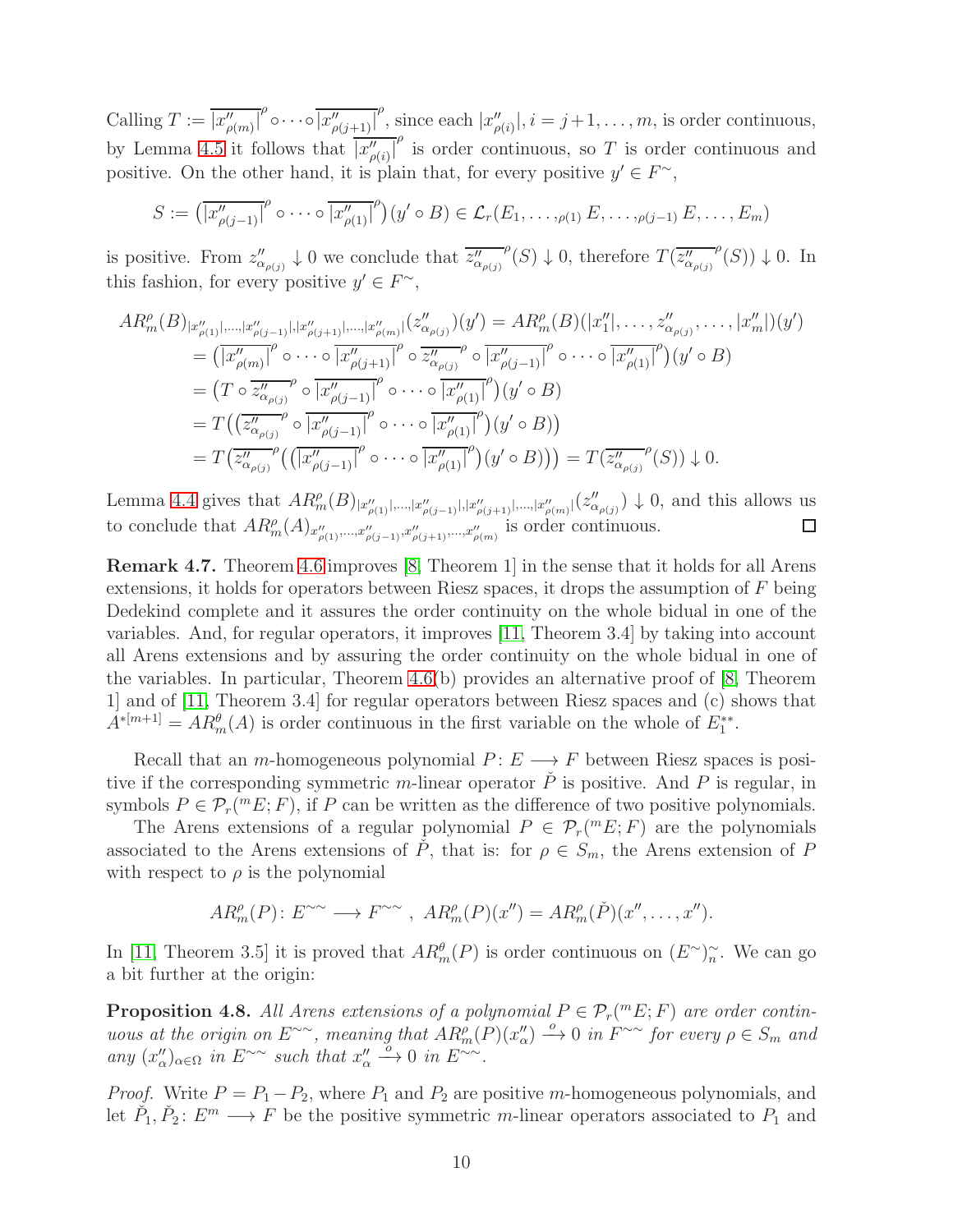P<sub>2</sub>, respectively. Let  $(x''_{\alpha})_{\alpha \in \Omega}$  be a net in  $E^{\sim}$  such that  $x''_{\alpha} \stackrel{o}{\longrightarrow} 0$ . There are a net  $(z''_{\alpha})_{\alpha \in \Omega}$ in  $E^{\sim}$  and  $\alpha_0 \in \Omega$  such that  $z''_\alpha \downarrow 0$  and  $|x''_\alpha| \leq z''_\alpha$  for every  $\alpha \geq \alpha_0$ . For a permutation  $\rho \in S_m$ , we know from Theorem [4.6](#page-8-0) that the operator

$$
x'' \in E^{\sim \sim} \to AR_m^{\rho}(\check{P}_1 + \check{P}_2)(z''_{\alpha_0}, \dots, z''_{\alpha_0}, x'', z''_{\alpha_0}, \dots, z''_{\alpha_0}),
$$

where x'' is placed at the  $\rho(m)$ -th coordinate, is order continuous. For  $\alpha \geq \alpha_0$  we have  $z''_{\alpha} \leq z''_{\alpha_0}$ , so, using that  $AR_m^{\rho}(\check{P}_1 + \check{P}_2)$  is positive,

$$
|AR_m^{\rho}(P)(x''_{\alpha})| = |AR_m^{\rho}(P_1 - P_2)(x''_{\alpha})| = |AR_m^{\rho}((P_1 - P_2)^{\vee})(x''_{\alpha}, \dots, x''_{\alpha})|
$$
  
\n
$$
= |AR_m^{\rho}(\tilde{P}_1 - \tilde{P}_2)(x''_{\alpha}, \dots, x''_{\alpha})| \le |AR_m^{\rho}(\tilde{P}_1 - \tilde{P}_2)|(|x''_{\alpha}|, \dots, |x''_{\alpha}|)
$$
  
\n
$$
\le |AR_m^{\rho}(\tilde{P}_1 - \tilde{P}_2)|(z''_{\alpha}, \dots, z''_{\alpha}) \le AR_m^{\rho}(\tilde{P}_1 + \tilde{P}_2)(z''_{\alpha}, \dots, z''_{\alpha})
$$
  
\n
$$
\le AR_m^{\rho}(\tilde{P}_1 + \tilde{P}_2)(z''_{\alpha}, \dots, z''_{\alpha}, z''_{\alpha}, z''_{\alpha}, \dots, z''_{\alpha}) \downarrow 0.
$$

This proves that  $AR_{m}^{\rho}(P)(x_{\alpha}^{"}) \xrightarrow{o} 0$ .

In [\[9\]](#page-19-8) it is proved that, for a regular homogeneous polynomial, order continuity at one point does not imply order continuity at every point in general. Anyway, the result above shall be useful later.

#### 5 Operators between Banach lattices

In this section we give conditions on the Banach lattices  $E_1, \ldots, E_m$  so that, for every Banach lattice F, all Arens extensions of any regular m-linear operator from  $E_1 \times \cdots \times E_m$ to F are separately order continuous on  $E_1^{**} \times \cdots \times E_m^{**}$ . Consequences on order continuity of extensions of regular homogeneous polynomials shall also be obtained.

If the dual  $E^*$  of a Banach lattice E has order continuous norm, then  $E^{**} = (E^*)^*_n$  [\[18,](#page-20-1) Theorem 2.4.2]. So, the following is immediate from Theorem [4.6](#page-8-0) .

<span id="page-10-0"></span>Corollary 5.1. Let  $E_1, \ldots, E_m$ , F be Banach lattices,  $A \in \mathcal{L}_r(E_1, \ldots, E_m; F)$  and  $\rho \in S_m$ . *If*  $E_j^*$  has order continuous norm for  $j \in \{1, \ldots, m\}$ ,  $j \neq \rho(1)$ , then the Arens extension  $AR_{m}^{\rho}(A)$  of A is separately order continuous on  $E_{1}^{**}\times\cdots\times E_{m}^{**}$ .

The next result makes clear what type of condition should be asked to get order continuity of Arens extensions on the product of the whole of the biduals.

**Proposition 5.2.** Let  $m \geq 2$  and  $E_1, \ldots, E_m$  be Banach lattices such that the Arens *extension*  $A^{*[m+1]}$  *of any form*  $A \in \mathcal{L}_r(E_1, \ldots, E_m)$  *is separately order continuous on*  $E_1^{**} \times$  $\cdots \times E_{m}^{**}$ . Then, for every operator  $T \in \mathcal{L}_r(E_i; E_j^*)$ ,  $i, j = 1, \ldots, m$ ,  $i \neq j$ , the functional  $T^{**}(x_i^{**})$  is order continuous on  $E_j^{**}$  for every  $x_i^{**} \in E_i^{**}$ .

*Proof.* Let  $i, j = 1, \ldots, m, i \neq j$ , and  $T \in \mathcal{L}_r(E_i; E_j^*)$  be given. For  $k = 1, \ldots, m, i \neq k \neq j$ , choose  $0 \neq \varphi_k \in E_k^*$  and consider the regular m-linear form

$$
A\colon E_1\times\cdots\times E_m\longrightarrow\mathbb{R},\ A(x_1,\ldots,x_m)=\Bigg(\prod_{\substack{k=1\\k\neq i,j}}^m\varphi_k(x_k)\Bigg)T(x_i)(x_j).
$$

 $\Box$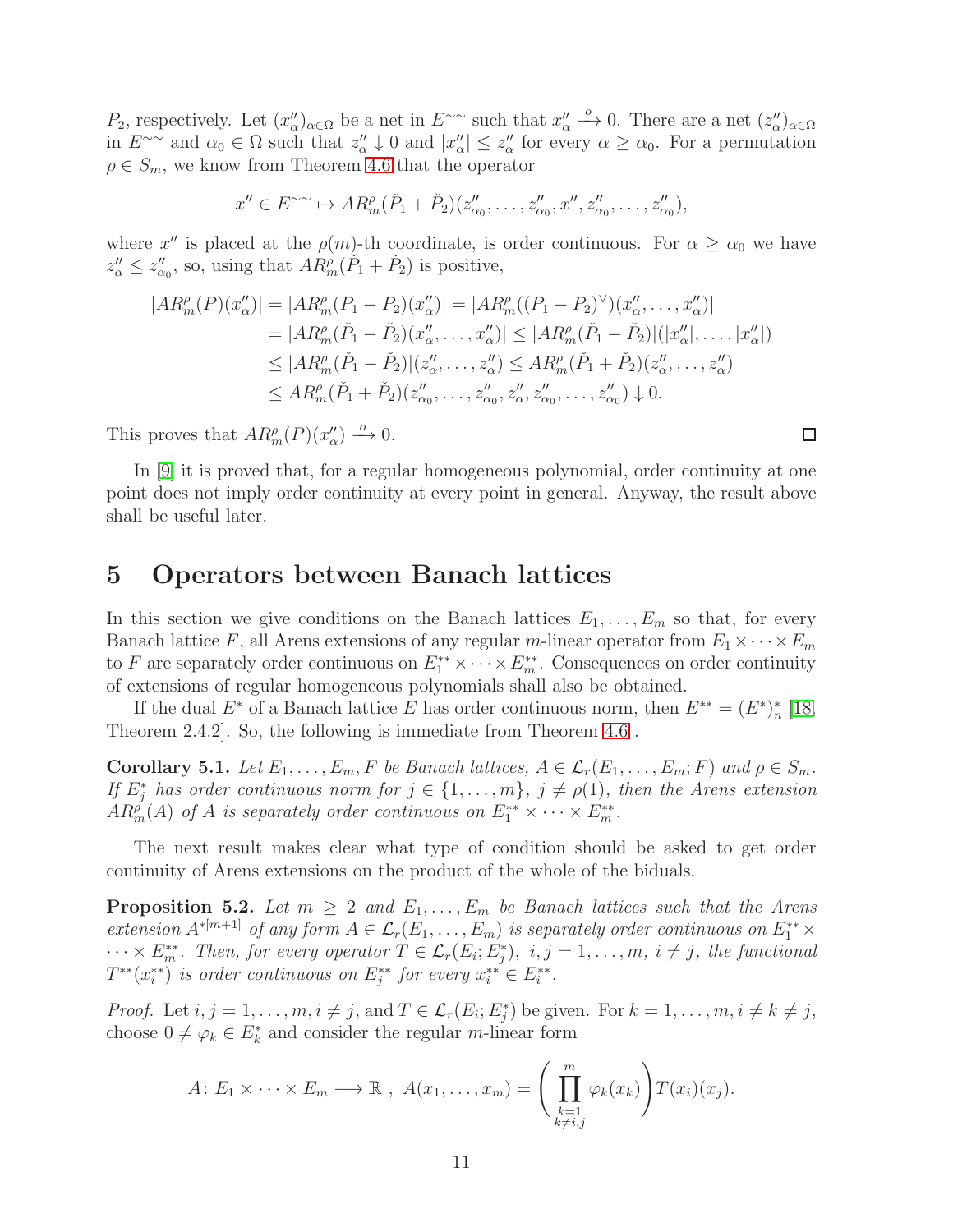Of course we can assume  $i < j$ . Using the Davie–Gamelin description of the Arens extensions [\[13\]](#page-20-6), for  $x_l^{**} \in E_l^{**}$  and nets  $(x_{\alpha_l})_{\alpha_l \in \Omega_l}$  in  $E_l$  such that  $x_l^{**} = \omega^* - \lim_{\alpha_l} J_{E_l}(x_{\alpha_l}), l =$  $1, \ldots, m$ , we have

$$
A^{*[m+1]}(x_1^{**},\ldots,x_i^{**},\ldots,x_j^{**},\ldots,x_m^{**}) = \lim_{\alpha_1}\cdots\lim_{\alpha_j}\cdots\lim_{\alpha_m}A(x_{\alpha_1},\ldots,x_{\alpha_m})
$$
\n
$$
= \lim_{\alpha_1}\cdots\lim_{\alpha_i}\cdots\lim_{\alpha_j}\cdots\lim_{\alpha_m}\left(\prod_{\substack{k=1\\k\neq i,j}}^{m}\varphi_k(x_{\alpha_k})\right)T(x_{\alpha_i})(x_{\alpha_j})
$$
\n
$$
= \lim_{\alpha_1}\cdots\lim_{\alpha_i}\cdots\lim_{\alpha_j}\cdots\lim_{\alpha_m-1}\left(\prod_{\substack{k=1\\k\neq i,j}}^{m-1}\varphi_k(x_{\alpha_k})\right)T(x_{\alpha_i})(x_{\alpha_j})\lim_{\alpha_m}J_{E_m}(x_{\alpha_m})(\varphi_m)
$$
\n
$$
= \lim_{\alpha_1}\cdots\lim_{\alpha_i}\cdots\lim_{\alpha_j}\cdots\lim_{\alpha_{m-1}}\left(\prod_{\substack{k=1\\k\neq i,j}}^{m-1}\varphi_k(x_{\alpha_k})\right)T(x_{\alpha_i})(x_{\alpha_j})x_m^{**}(\varphi_m)
$$
\n
$$
\vdots
$$
\n
$$
= x_m^{**}(\varphi_m)\cdots x_{j+1}^{**}(\varphi_{j+1})\lim_{\alpha_1}\cdots\lim_{\alpha_j}\cdots\lim_{\alpha_j}\left(\prod_{\substack{k=1\\k\neq i}}^{j-1}\varphi_k(x_{\alpha_k})\right)T(x_{\alpha_i})(x_{\alpha_j})
$$
\n
$$
= \prod_{k=j+1}^{m}x_k^{**}(\varphi_k)\lim_{\alpha_1}\cdots\lim_{\alpha_i}\cdots\lim_{\alpha_{j-1}}\left(\prod_{\substack{k=1\\k\neq i}}^{j-1}\varphi_k(x_{\alpha_k})\right)\lim_{\alpha_j}T(x_{\alpha_i})(x_{\alpha_j})
$$
\n
$$
= \prod_{\substack{k=1\\k\neq j}}^{m}x_k^{**}(\varphi_k)\lim_{\alpha_1}\cdots\lim_{\alpha_i}\cdots\lim_{\alpha_j}\left(\prod_{\substack{k=1\\k\neq i}}^{j-1}\varphi_k(x_{\alpha_k})\right)x_j^{**}(T(x_{\alpha_i}))
$$
\n
$$
=
$$

Choosing  $x_k \in E_k$  so that  $\varphi(x_k) = 1$ ,  $i \neq k \neq j$ , we get

 $k=1 \nk \neq i,j$ 

$$
A^{*[m+1]}(J_{E_1}(x_1),\ldots,x_i^{**},\ldots,x_j^{**},\ldots,J_{E_m}(x_m))=T^{**}(x_i^{**})(x_j^{**}).
$$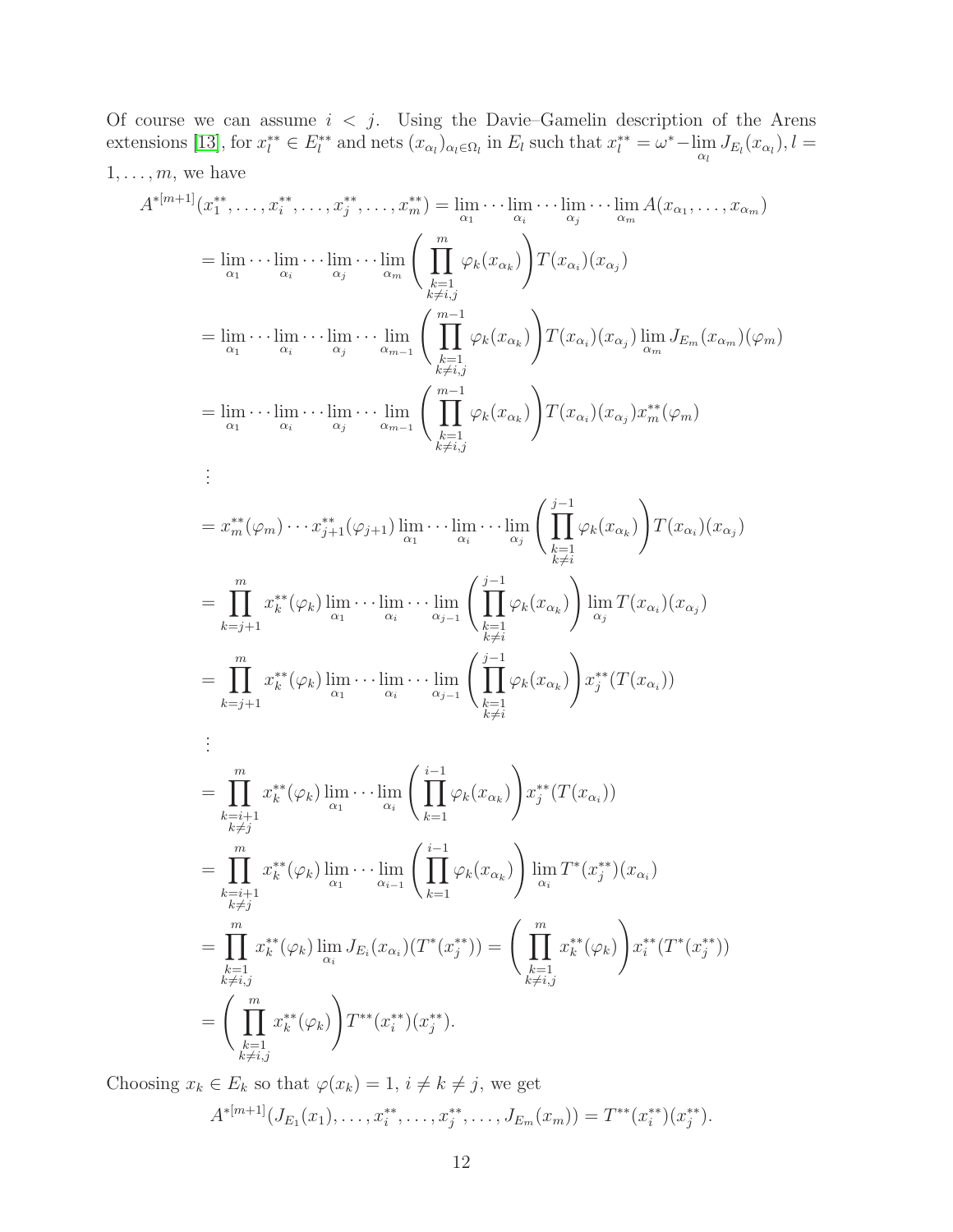Since  $A^{*[m+1]}$  is separately order continuous by assumption, the functional  $T^{**}(x_i^{**})$  is order continuous for every  $x_i^{**} \in E_i^{**}$ .  $\Box$ 

Although the next results hold, with the obvious modifications, for all Arens extensions  $AR_m^{\rho}(A)$  of a regular m-linear operator A, to make the proofs more readable we shall restrict ourselves to the extension  $A^{*[m+1]} = AR_m^{\theta}(A)$ .

<span id="page-12-0"></span>**Lemma 5.3.** *Let*  $E_1, \ldots, E_m$  *be Banach lattices,*  $A \in \mathcal{L}_r(E_1, \ldots, E_m)$  *and*  $i \in \{1, \ldots, m\}$ *. If*  $x_j \in E_j, j = 1, ..., i - 1$ , and  $x_j^{**} \in E_j^{**}, j = i + 1, ..., m$ , then the operator

$$
A^{*[m+1]}(J_{E_1}(x_1),\ldots,J_{E_{i-1}}(x_{i-1}),\bullet,x_{i+1}^{**},\ldots,x_m^{**})\colon E_i^{**}\longrightarrow \mathbb{R}
$$

*is* ω ∗ *-continuous and*

$$
A^{*[m+1]}(J_{E_1}(x_1),\ldots,J_{E_{i-1}}(x_{i-1}),x_i^{**},\ldots,x_m^{**}) = (\overline{x_i^{**}}^{\theta} \circ \cdots \circ \overline{x_m^{**}}^{\theta})(A)(x_1,\ldots,x_{i-1}).
$$

*Proof.* Let  $(x_{\alpha_i}^{**})_{\alpha_i \in \Omega_i}$  be a net in  $E_i^{**}$  such that  $x_{\alpha_i}^{**}$  $x_i^* \in E_i^{**}$ . For every  $x_i^* \in E_i^*$  we have  $x_i^{**}(x_i^*) = \lim_{\alpha_i} x_{\alpha_i}^{**}(x_i^*)$ . Given  $x_j \in E_j, j = 1, \ldots, i-1$  and  $x_j^{**} \in E_j^{**}, j = i+1, \ldots, m$ ,

$$
A^{*[m+1]}(J_{E_{1}}(x_{1}),...,J_{E_{i-1}}(x_{i-1}),x_{i}^{**},...,x_{m}^{**})
$$
\n
$$
= (\overline{J_{E_{1}}(x_{1})}^{\theta} \circ \cdots \circ \overline{J_{E_{i-1}}(x_{i-1})}^{\theta} \circ \overline{J_{E_{i-1}}^{**}} \circ \cdots \circ \overline{J_{E_{i-1}}^{**}}) (A)
$$
\n
$$
= J_{E_{1}}(x_{1}) \Big( (\overline{J_{E_{2}}(x_{1})}^{\theta} \circ \cdots \circ \overline{J_{E_{i-1}}(x_{i-1})}^{\theta} \circ \overline{J_{E_{i}^{**}}}^{\theta} \circ \cdots \circ \overline{J_{E_{m}^{**}}}^{\theta}) (A) \Big)
$$
\n
$$
= J_{E_{1}}(x_{1}) \Big( (\overline{J_{E_{2}}(x_{2})}^{\theta} \circ \cdots \circ \overline{J_{E_{i-1}}(x_{i-1})}^{\theta} \circ \overline{J_{E_{i}^{**}}}^{\theta} \circ \cdots \circ \overline{J_{E_{m}^{**}}}^{\theta}) (A) \Big)
$$
\n
$$
= (\overline{J_{E_{2}}(x_{2})}^{\theta} \Big( (\overline{J_{E_{3}}(x_{3})}^{\theta} \circ \cdots \circ \overline{J_{E_{i-1}}(x_{i-1})}^{\theta} \circ \overline{J_{E_{i}^{**}}}^{\theta} \circ \cdots \circ \overline{J_{E_{m}^{**}}}^{\theta}) (A) (x_{1})
$$
\n
$$
= J_{E_{2}}(x_{2}) \Big( ((\overline{J_{E_{3}}(x_{3})}^{\theta} \circ \cdots \circ \overline{J_{E_{i-1}}(x_{i-1})}^{\theta} \circ \overline{J_{E_{i}^{**}}}^{\theta} \circ \cdots \circ \overline{J_{E_{m}^{**}}}^{\theta}) (A) \Big) (x_{1}, \bullet) \Big)
$$
\n
$$
= ((\overline{J_{E_{2}}(x_{2})}^{\theta} \Big( ((\overline{J_{E_{3}}(x_{3})}^{\theta} \circ \cdots \circ \overline{J_{E_{i-1}}(x_{i-1})}^
$$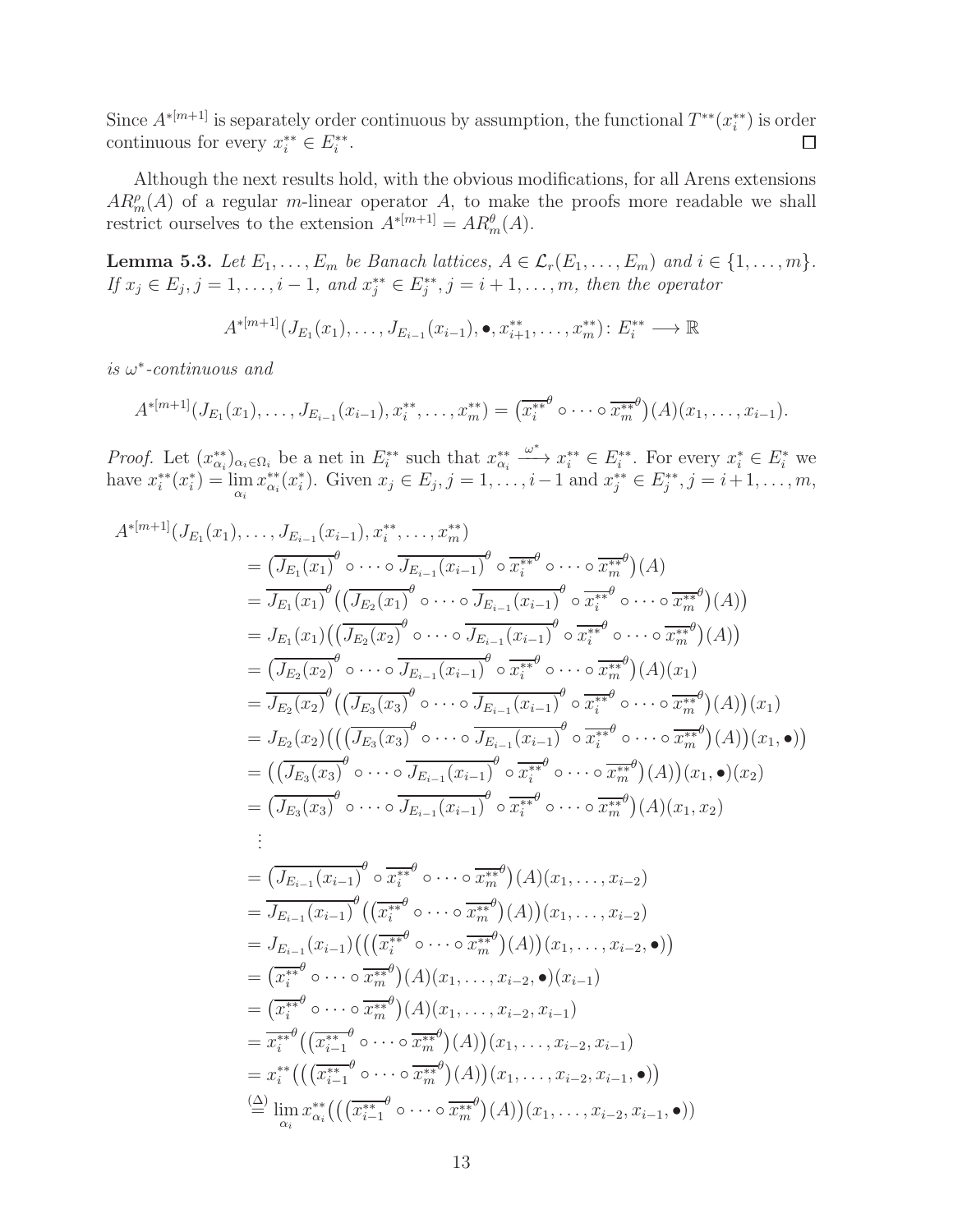$$
= \lim_{\alpha_i} A^{*[m+1]}(J_{E_1}(x_1),\ldots,J_{E_{i-1}}(x_{i-1}),x_{\alpha_i}^{**},\ldots,x_m^{**}),
$$

 $\theta$  o  $\cdots$  o  $\overline{x_m^{**}}$ where, in  $(\Delta)$ , we used that  $(\left(\overline{x_{i-1}^{**}}\right)$  $\big( \theta \big) (A) \big) (x_1, \ldots, x_{i-2}, x_{i-1}, \bullet) \in E_i^*.$  $\Box$ 

**Definition 5.4.** Let  $P$  be a property of linear functionals on Banach lattices. We say that:

• A form  $A: E_1^{**}\times \cdots \times E_m^{**} \longrightarrow \mathbb{R}$ , where  $E_1,\ldots,E_m$  are Banach lattices, *has*  $\mathcal{P}$ -separately if for all  $j \in \{1, ..., m\}$  and  $x_i^{**} \in E_i^{**}, i = 1, ..., m, i \neq j$ , the functional

$$
A_{x_1^{**},...,x_{j-1}^{**},x_{j+1}^{**},...,x_m^{**}}: E_j^{**} \longrightarrow \mathbb{R}, x_j^{**} \mapsto A(x_1^{**},...,x_m^{**}),
$$

has property P.

• P is an *Arens property* if, regardless of the positive  $m \geq 2$ , the Banach lattices  $E_1, \ldots, E_m$  and the form  $A \in \mathcal{L}_r(E_1, \ldots, E_m)$ , the Arens extension  $A^{*[m+1]}$  of A has P in the first variable, in the sense that the operator  $A_{x_2^*,...,x_m^*}: E_1^{**} \longrightarrow \mathbb{R}$  has P for all  $x_2^{**} \in E_2^{**}, \ldots, x_m^{**} \in E_m^{**}.$ 

**Example 5.5.** Order continuity (Theorem [4.6\(](#page-8-0)c)) and  $\omega^*$ -continuity [\[14,](#page-20-0) p. 413] are Arens properties.

<span id="page-13-0"></span>**Theorem 5.6.** Let P be an Arens property,  $m \geq 2$  and  $E_1, \ldots, E_m$  be Banach lattices. *Suppose that:*

(i) *For*  $j = 2, \ldots, m - 1$ , and  $i = 1, \ldots, m - j$ , every regular linear operator from  $E_j$  to E<sup>∗</sup> *is weakly compact;*  $j+i$ 

(ii) For all  $k = 2, \ldots, m$ ,  $x_1^{**} \in E_1^{**}$  and  $T \in \mathcal{L}_r(E_1; E_k^*)$ , the functional  $T^{**}(x_1^{**}) \in E_k^{***}$ *has property* P*.*

*Then, for every form*  $A \in \mathcal{L}_r(E_1, \ldots, E_m)$ , the Arens extension  $A^{*[m+1]}$ :  $E_1^{**} \times \cdots \times$  $E_m^{**} \longrightarrow \mathbb{R}$  *has*  $\mathcal{P}$ -separately.

*Proof.* We shall proceed by induction on m. Given  $A \in \mathcal{L}_r(E_1, E_2)$ ,  $A^{***}$  has property  $\mathcal P$ in the first variable because  $P$  is an Arens property. Let us prove that, for every  $x_1^{**} \in E_1^{**}$ ,  $A^{***}(x_1^{**},\bullet) \in E_2^*$  has property P. Consider the regular linear operator  $T: E_1 \longrightarrow E_2^*$ ,  $T(x_1) = A(x_1, \bullet)$ . For all  $x_2^{**} \in E_2^{**}$  and  $x_1 \in E_1$ ,

$$
T^*(x_2^{**})(x_1) = x_2^{**}(T(x_1)) = x_2^{**}(A(x_1, \bullet)) = \overline{x_2^{**}}^{\theta}(A)(x_1),
$$

that is,  $T^*(x_2^{**}) = \overline{x_2^{**}}$  $^{\theta}(A)$ . So, for all  $x_1^{**} \in E_1^{**}, x_2^{**} \in E_2^{**}$ ,

$$
T^{**}(x_1^{**})(x_2^{**}) = x_1^{**}(T^*(x_2^{**})) = x_1^{**}\left(\overline{x_2^{**}}^{\theta}(A)\right) = \left(\overline{x_1^{**}}^{\theta} \circ \overline{x_2^{**}}^{\theta}\right)(A) = A^{***}(x_1^{**}, x_2^{**}).
$$

Since  $T^{**}(x_1^{**})$  has property  $P$  by assumption, it follows that  $A^{***}(x_1^{**}, \bullet)$  has property  $P$ . This shows that the result holds for  $m = 2$ .

Assume now that the result holds for n and let us prove it holds for  $n + 1$ . To do so we suppose that conditions (i) and (ii) hold for  $n + 1$ . let  $A \in \mathcal{L}_r(E_1, \ldots, E_{n+1})$  be given. For every  $x_i^{**} \in E_i^{**}, i = 2, ..., n + 1$ , we have

$$
\overline{x_i^{**}}^{\theta} \colon \mathcal{L}_r(E_1,\ldots,E_i) \longrightarrow \mathcal{L}_r(E_1,\ldots,E_{i-1}), \overline{x_i^{**}}^{\theta}(B)(x_1,\ldots,x_{i-1}) = x_i^{**}(B(x_1,\ldots,x_{i-1},\bullet)).
$$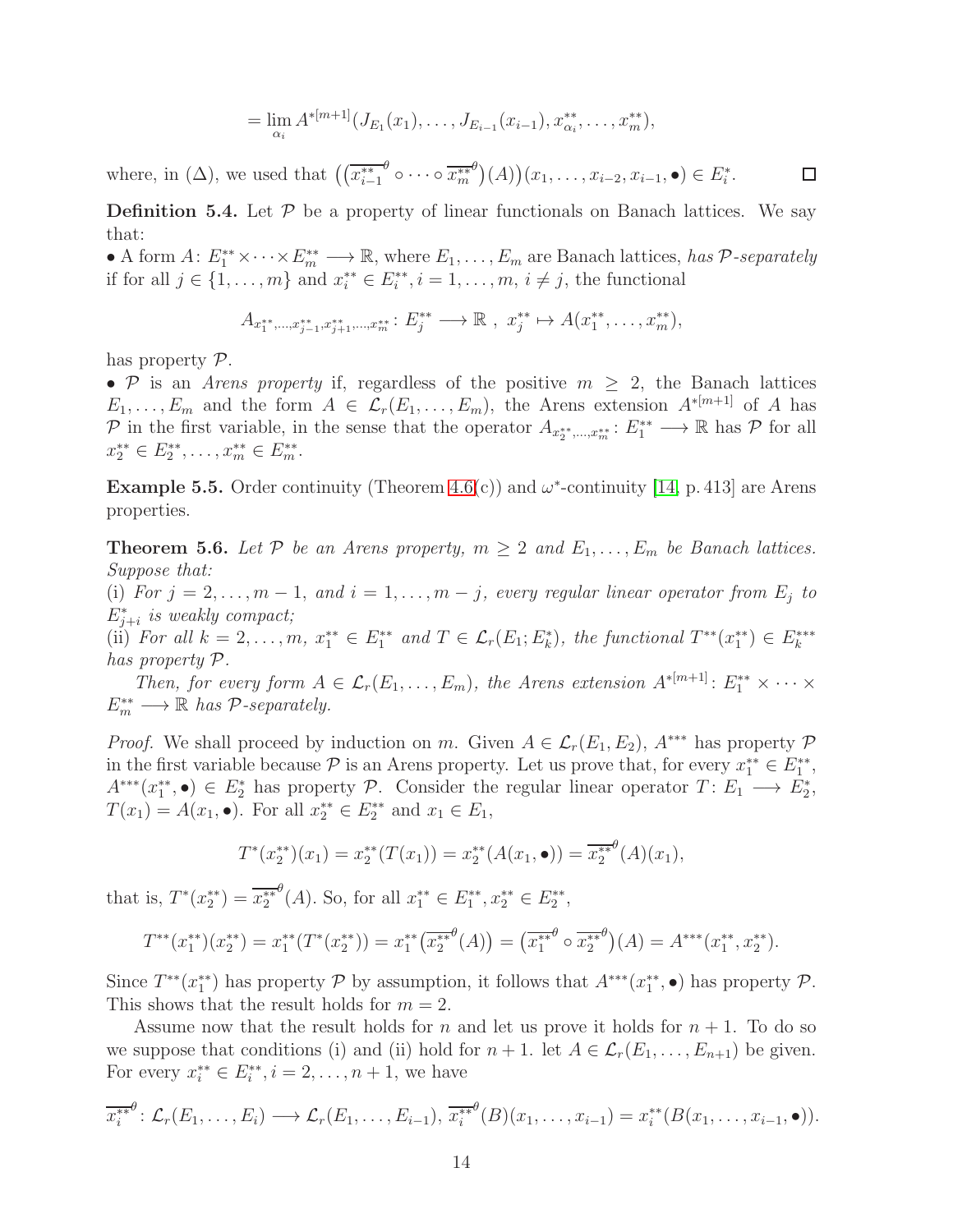And for each  $x_1^{**} \in E_1^{**}$ , the functional  $\overline{x_1^{**}}$  $\theta: E_1^* \longrightarrow \mathbb{R}$  is given by  $\overline{x_1^{**}}$  $\theta = x_1^{**}$ . Moreover,

$$
A^{*[n+2]}(x_1^{**},\ldots,x_{n+1}^{**}) = (\overline{x_1^{**}}^{\theta} \circ \cdots \circ \overline{x_{n+1}^{**}}^{\theta})(A) = (\overline{x_1^{**}}^{\theta} \circ \cdots \circ \overline{x_n^{**}}^{\theta})(\overline{x_{n+1}^{**}}^{\theta}(A))
$$
  
= 
$$
(\overline{x_{n+1}^{**}}^{\theta}(A))^{*[n+1]}(x_1^{**},\ldots,x_n^{**}).
$$

Since  $\overline{x_{n+1}^{**}}$  $\mathcal{P}(A) \in \mathcal{L}_r(E_1, \ldots, E_n)$ , by the induction hypothesis we have that  $\left(\overline{x_{n+1}^{**}}\right)$  $^{\theta}(A))^*^{[n+1]}$ has P-separately, so  $A^{*[n+2]}$  has property P in the first n variables. To prove that  $A^{*[n+2]}$  has property  $P$  in the  $(n + 1)$ -th variable, let  $x_i^{**} \in E_i^{**}, i = 1, \ldots, n$ , be given. Our job is to show that  $A^{*[n+2]}(x_1^{**},\ldots,x_n^{**},\bullet)$ :  $E_{n+1}^{**}\longrightarrow \mathbb{R}$  has property  $\mathcal{P}$ . Given  $x_i \in E_i, i = 1, \ldots, n-1$ , consider the regular linear operator

<span id="page-14-0"></span>
$$
A_{x_1,...,x_{n-1}}: E_n \longrightarrow E_{n+1}^*, A_{x_1,...,x_{n-1}}(x_n) = A(x_1,...,x_n, \bullet).
$$

Given  $x_{n+1}^{**} \in E_{n+1}^{**}$ , take a net  $(x_{\alpha_n})_{\alpha_n}$  in  $E_n$  such that  $J_{E_n}(x_{\alpha_n}) \xrightarrow{\omega^*} x_n^{**}$  and apply the  $\omega^*$ - $\omega^*$ -continuity of  $[A_{x_1,...,x_{n-1}}]^{**}$  and Lemma [5.3](#page-12-0) to obtain

$$
[A_{x_1,...,x_{n-1}}]^{**}(x_n^{**})(x_{n+1}^{**}) = \lim_{\alpha_n} [A_{x_1,...,x_{n-1}}]^{**}(J_{E_n}(x_{\alpha_n}))(x_{n+1}^{**})
$$
  
\n
$$
= \lim_{\alpha_n} J_{E_{n+1}}^{**}(A_{x_1,...,x_{n-1}}(x_{\alpha_n}))(x_{n+1}^{**})
$$
  
\n
$$
= \lim_{\alpha_n} x_{n+1}^{**}(A_{x_1,...,x_{n-1}}(x_{\alpha_n})) = \lim_{\alpha_n} x_{n+1}^{**}(A(x_1,...,x_{n-1},x_{\alpha_n},\bullet))
$$
  
\n
$$
= \lim_{\alpha_n} \overline{x_{n+1}}^{**}(A)(x_1,...,x_{n-1},x_{\alpha_n})
$$
  
\n
$$
= \lim_{\alpha_n} A^{*(n+2)}(J_{E_1}(x_1),...,J_{E_{n-1}}(x_{n-1}),J_{E_n}(x_{\alpha_n}),x_{n+1}^{**})
$$
  
\n
$$
= A^{*(n+2)}(J_{E_1}(x_1),...,J_{E_{n-1}}(x_{n-1}),x_n^{**},x_{n+1}^{**}).
$$
\n(4)

For  $x_n^{**} \in E_n^{**}$  and  $x_i \in E_i$ ,  $i = 1 \ldots, n-2$ , consider the regular linear operator  $A_{x_1,...,x_{n-2},x_n^{**}}$ :  $E_{n-1} \longrightarrow E_{n+1}^*$  given by

$$
A_{x_1,\ldots,x_{n-2},x_n^{**}}(x_{n-1})(x_{n+1})=A^{*(n+2)}(J_{E_1}(x_1),\ldots,J_{E_{n-1}}(x_{n-1}),x_n^{**},J_{E_{n+1}}(x_{n+1})).
$$

On the one hand, for every  $x_{n-1} \in E_{n-1}$  the functional  $[A_{x_1,...,x_{n-2},x_n^{**}}(x_{n-1})]^{**}$  is a  $\omega^*$ continuous extension of  $A_{x_1,...,x_{n-2},x_n^{**}}(x_{n-1})$ . On the other hand, since  $A_{x_1,...,x_{n-1}}$  is weakly compact by assumption, for every  $x_n^{**} \in E_n^{**}$  the functional  $[A_{x_1,...,x_{n-1}}]^{**}(x_n^{**})$  is  $\omega^*$ continuous. Taking a net  $(x_{\alpha_{n+1}})_{\alpha_{n+1}}$  in  $E_{n+1}$  such that  $J_{E_{n+1}}(x_{\alpha_{n+1}}) \xrightarrow{\omega^*} x_{n+1}^{**}$ ,

$$
[A_{x_1,...,x_{n-2},x_n^{**}}(x_{n-1})]^{**}(x_{n+1}^{**}) = \lim_{\alpha_{n+1}} [A_{x_1,...,x_{n-2},x_n^{**}}(x_{n-1})]^{**}(J_{E_{n+1}}(x_{\alpha_{n+1}}))
$$
  
\n
$$
= \lim_{\alpha_{n+1}} J_{E_{n+1}}(x_{\alpha_{n+1}}) (A_{x_1,...,x_{n-2},x_n^{**}}(x_{n-1}))
$$
  
\n
$$
= \lim_{\alpha_{n+1}} A_{x_1,...,x_{n-2},x_n^{**}}(x_{n-1})(x_{\alpha_{n+1}})
$$
  
\n
$$
= \lim_{\alpha_{n+1}} A^{*(n+2)}(J_{E_1}(x_1),..., J_{E_{n-1}}(x_{n-1}),x_n^{**}, J_{E_{n+1}}(x_{\alpha_{n+1}}))
$$
  
\n
$$
= \lim_{\alpha_{n+1}} [A_{x_1,...,x_{n-1}}]^{**}(x_n^{**})(J_{E_{n+1}}(x_{\alpha_{n+1}}))
$$
  
\n
$$
= [A_{x_1,...,x_{n-1}}]^{**}(x_n^{**})(x_{n+1}^{**})
$$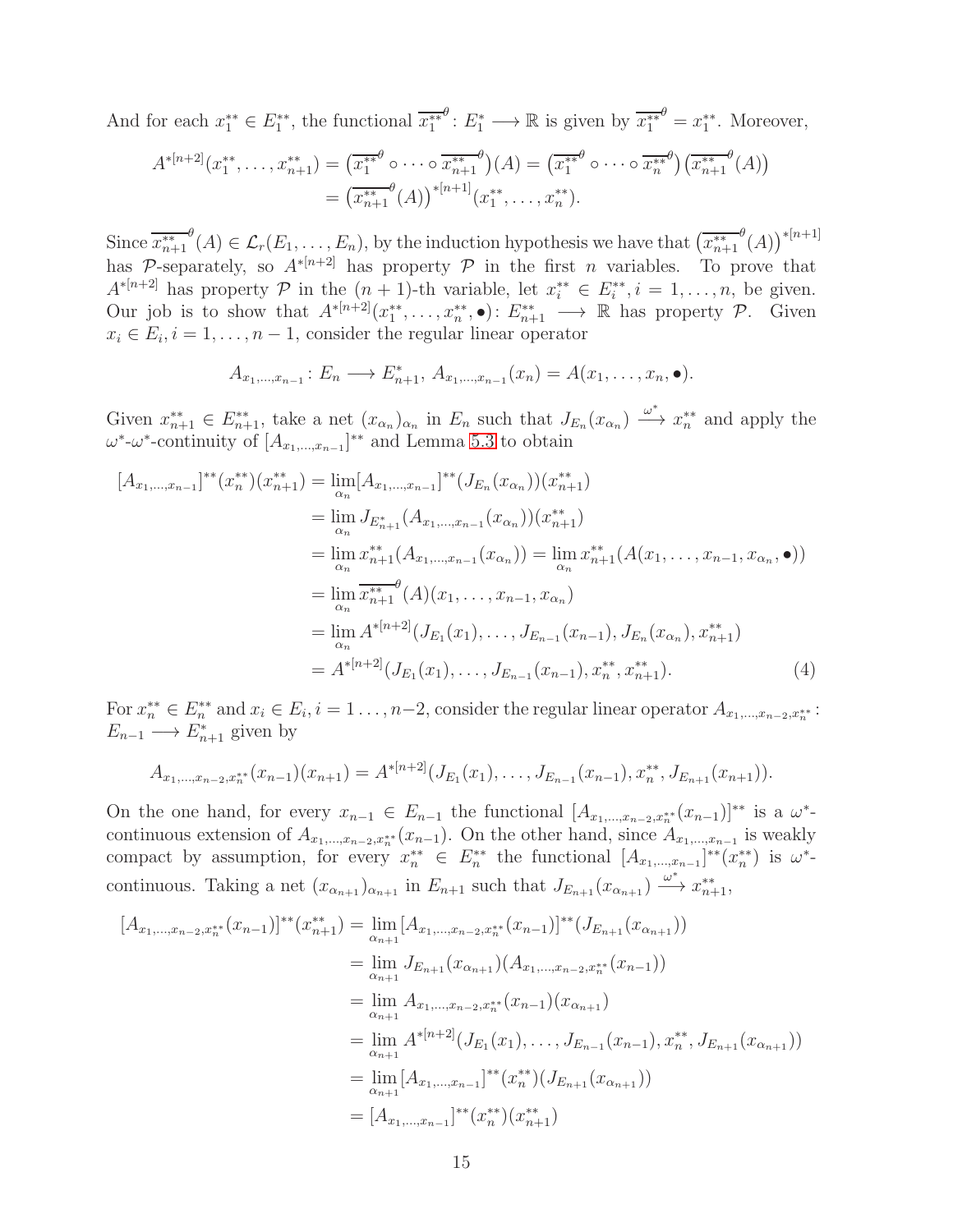<span id="page-15-1"></span><span id="page-15-0"></span>
$$
\stackrel{\text{(4)}}{=} A^{*[n+2]}(J_{E_1}(x_1),\ldots,J_{E_{n-1}}(x_{n-1}),x_n^{**},x_{n+1}^{**}).\tag{5}
$$

Take a net  $(x_{\alpha_{n-1}})_{\alpha_{n-1}}$  in  $E_{n-1}$  such that  $J_{E_{n-1}}(x_{\alpha_{n-1}}) \xrightarrow{\omega^*} x_{n-1}^{**}$ . Using that  $[A_{x_1,...,x_{n-2},x_n^{**}}]^{**}$ is  $\omega^*$ - $\omega^*$ -continuous and calling on Lemma [5.3,](#page-12-0) for each  $x_{n+1}^{**} \in E_{n+1}^{**}$  we have

$$
[A_{x_1,...,x_{n-2},x_n^{**}}]^{**}(x_{n-1}^{**})(x_{n+1}^{**}) = \lim_{\alpha_{n-1}} [A_{x_1,...,x_{n-2},x_n^{**}}]^{**}(J_{E_{n-1}}(x_{\alpha_{n-1}}))(x_{n+1}^{**})
$$
  
\n
$$
= \lim_{\alpha_{n-1}} J_{E_{n+1}}(A_{x_1,...,x_{n-2},x_n^{**}}(x_{\alpha_{n-1}}))(x_{n+1}^{**})
$$
  
\n
$$
= \lim_{\alpha_{n-1}} x_{n+1}^{**}(A_{x_1,...,x_{n-2},x_n^{**}}(x_{\alpha_{n-1}}))
$$
  
\n
$$
= \lim_{\alpha_{n-1}} [A_{x_1,...,x_{n-2},x_n^{**}}(x_{\alpha_{n-1}})]^{**}(x_{n+1}^{**})
$$
  
\n
$$
\stackrel{(5)}{=} \lim_{\alpha_{n-1}} A^{*(n+2)}(J_{E_1}(x_1),..., J_{E_{n-2}}(x_{n-2}), x_{n-1}^{**}, x_n^{**}, x_{n+1}^{**}).
$$
  
\n
$$
= A^{*(n+2)}(J_{E_1}(x_1),..., J_{E_{n-2}}(x_{n-2}), x_{n-1}^{**}, x_n^{**}, x_{n+1}^{**}).
$$
  
\n(6)

For  $x_{n-1}^{**} \in E_{n-1}^{**}$ ,  $x_n^{**} \in E_n^{**}$  and  $x_i \in E_i$ ,  $i = 1, ..., n-3$ , consider the regular linear operator  $A_{x_1,...,x_{n-3},x_{n-1}^{**},x_n^{**}}$ :  $E_{n-2} \longrightarrow E_{n+1}^*$  given by

$$
A_{x_1,\ldots,x_{n-3},x_{n-1}^*x_n^*}(x_{n-2})(x_{n+1})=A^{*[n+2]}(J_{E_1}(x_1),\ldots,J_{E_{n-2}}(x_{n-2}),x_{n-1}^*,x_n^*,J_{E_{n+1}}(x_{n+1})).
$$

On the one hand, for every  $x_{n-2} \in E_{n-2}$  the functional  $[A_{x_1,...,x_{n-3},x_{n-1}^*,x_n^*}(x_{n-2})]^{**}$  is a  $\omega^*$ continuous extension of  $A_{x_1,...,x_{n-3},x_{n-1}^{**},x_n^{**}}(x_{n-2})$ . On the other hand, since  $A_{x_1,...,x_{n-2},x_n^{**}}$  is weakly compact by assumption, for every  $x_{n-1}^{**} \in E_n^{**}$  the functional  $[A^{**}_{x_1,...,x_{n-2},x_n]^{**}}(x_{n-1}^{**})$ is  $\omega^*$ -continuous. So,

$$
[A_{x_1,...,x_{n-3},x_{n-1}^{**},x_n^{**}}(x_{n-2})]^{**}(x_{n+1}^{**}) = \lim_{\alpha_{n+1}} [A_{x_1,...,x_{n-3},x_{n-1}^{**},x_n^{**}}(x_{n-2})]^{**}(J_{E_{n+1}}(x_{\alpha_{n+1}}))
$$
  
\n
$$
= \lim_{\alpha_{n+1}} J_{E_{n+1}}(x_{\alpha_{n+1}})(A_{x_1,...,x_{n-3},x_{n-1}^{**},x_n^{**}}(x_{n-2}))
$$
  
\n
$$
= \lim_{\alpha_{n+1}} A_{x_1,...,x_{n-3},x_{n-1}^{**},x_n^{**}}(x_{n-2})(x_{\alpha_{n+1}})
$$
  
\n
$$
= \lim_{\alpha_{n+1}} A^{*(n+2)}(J_{E_1}(x_1),...,J_{E_{n-2}}(x_{n-2}),x_{n-1}^{**},x_n^{**},J_{E_{n+1}}(x_{\alpha_{n+1}}))
$$
  
\n
$$
= \lim_{\alpha_{n+1}} [A_{x_1,...,x_{n-2},x_n^{**}}]^{**}(x_{n-1}^{**})(J_{E_{n+1}}(x_{\alpha_{n+1}}))
$$
  
\n
$$
= [A_{x_1,...,x_{n-2},x_n^{**}}]^{**}(x_{n-1}^{**})(x_{n+1}^{**})
$$
  
\n
$$
\stackrel{(6)}{=} A^{*(n+2)}(J_{E_1}(x_1),...,J_{E_{n-2}}(x_{n-2}),x_{n-1}^{**},x_n^{**},x_{n+1}^{**}).
$$
\n(7)

<span id="page-15-2"></span>Since the operator  $[A_{x_1,...,x_{n-3},x_{n-1}^{**},x_n^{**}}]^{**}$  is  $\omega^*$ - $\omega^*$ -continuous, for every  $x_{n+1}^{**} \in E_{n+1}^{**}$ , taking a net  $(x_{\alpha_{n-2}})_{\alpha_{n-2}}$  in  $E_{n-2}$  such that  $J_{E_{n-2}}(x_{\alpha_{n-2}}) \stackrel{\omega^*}{\longrightarrow} x_{n-2}^{**}$ , by Lemma [5.3](#page-12-0) we have

$$
[A_{x_1,\ldots,x_{n-3},x_{n-1}^{**},x_n^{**}}]^{**}(x_{n-2}^{**})(x_{n+1}^{**}) = \lim_{\alpha_{n-2}} [A_{x_1,\ldots,x_{n-3},x_{n-1}^{**},x_n^{**}}]^{**}(J_{E_{n-2}}(x_{\alpha_{n-2}}))(x_{n+1}^{**})
$$
  
\n
$$
= \lim_{\alpha_{n-2}} J_{E_{n+1}}(A_{x_1,\ldots,x_{n-3},x_{n-1}^{**},x_n^{**}}(x_{\alpha_{n-2}}))(x_{n+1}^{**})
$$
  
\n
$$
= \lim_{\alpha_{n-2}} x_{n+1}^{**}(A_{x_1,\ldots,x_{n-3},x_{n-1}^{**},x_n^{**}}(x_{\alpha_{n-2}}))
$$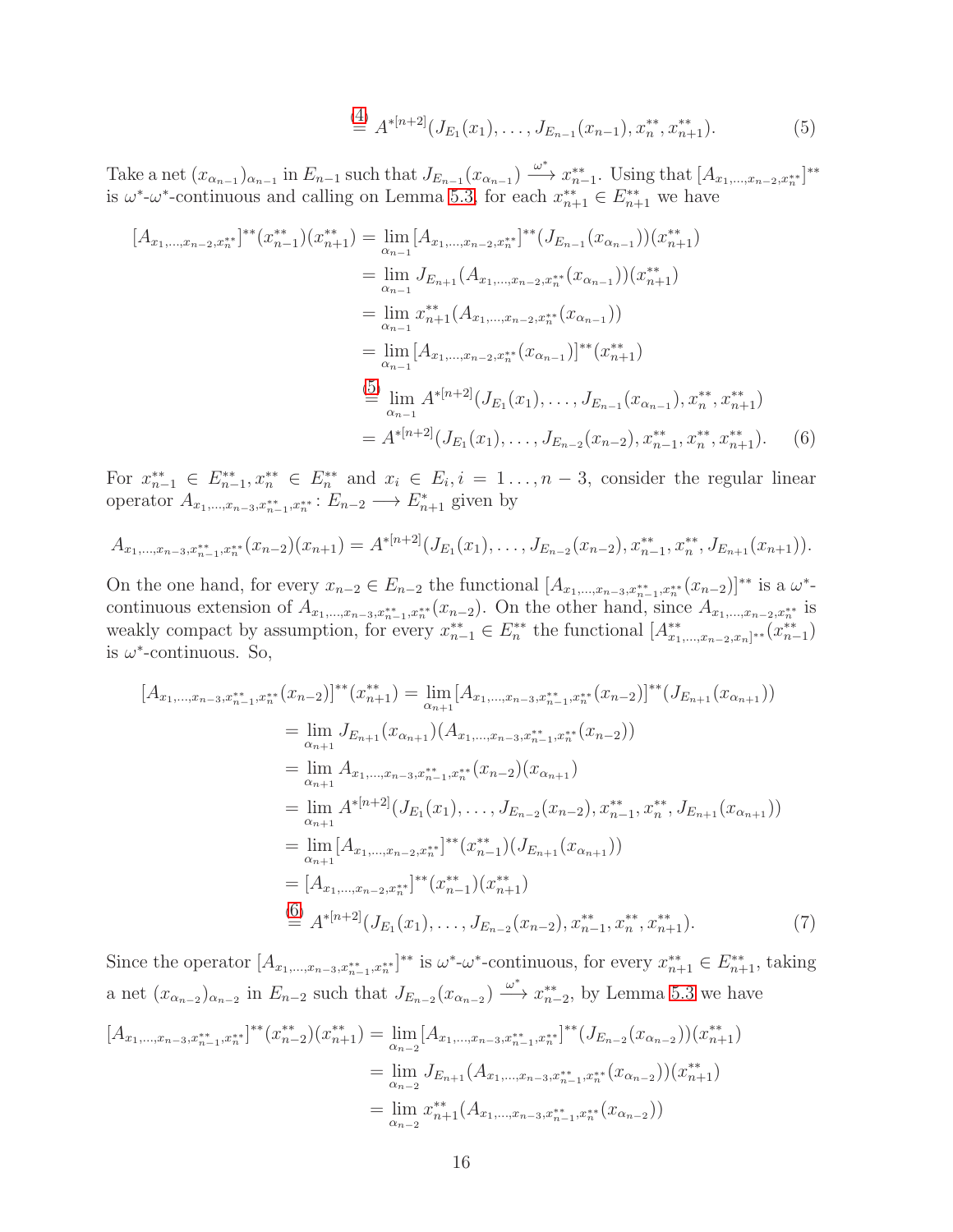$$
= \lim_{\alpha_{n-2}} [A_{x_1,\dots,x_{n-3},x_{n-1}^{**},x_n^{**}}(x_{\alpha_{n-2}})]^{**}(x_{n+1}^{**})
$$
  
\n
$$
\stackrel{(7)}{=} \lim_{\alpha_{n-2}} A^{*(n+2)}(J_{E_1}(x_1),\dots,J_{E_{n-2}}(x_{\alpha_{n-2}}),x_{n-1}^{**},x_n^{**},x_{n+1}^{**})
$$
  
\n
$$
= A^{*(n+2)}(J_{E_1}(x_1),\dots,J_{E_{n-3}}(x_{n-3}),x_{n-2}^{**},x_{n-1}^{**},x_n^{**},x_{n+1}^{**}).
$$

Repeating the procedure  $(n-3)$  times, we end up with

<span id="page-16-0"></span>
$$
[A_{x_1,x_3^{**},\ldots,x_n^{**}}]^{**}(x_2^{**})(x_{n+1}^{**}) = A^{*[n+2]}(J_{E_1}(x_1),x_2^{**},\ldots,x_{n+1}^{**}),
$$
\n(8)

for every  $x_{n+1}^{**} \in E_{n+1}^{**}$ , where, for each  $x_1 \in E_1$  and  $x_i^{**} \in E_i^{**}$ ,  $i = 3, ..., n$ ,  $A_{x_1, x_3^{**}, ..., x_n^{**}}$ :  $E_2 \longrightarrow E_{n+1}^*$  is the regular linear operator given by

$$
A_{x_1,x_3^{**},...,x_n^{**}}(x_2)(x_{n+1})=A^{*[n+2]}(J_{E_1}(x_1),J_{E_2}(x_2),x_3^{**},\ldots,x_n^{**},J_{E_{n+1}}(x_{n+1})).
$$

Finally, given  $x_i^{**} \in E_i^{**}, i = 2, \ldots, n$ , the regular linear operator  $A_{x_2^{**},...,x_n^{**}}: E_1 \longrightarrow E_{n+1}^*$ defined by

$$
A_{x_2^{**},...,x_n^{**}}(x_1)(x_{n+1})=A^{*[n+2]}(J_{E_1}(x_1),x_2^{**},...,x_n^{**},J_{E_{n+1}}(x_{n+1})),
$$

is weakly compact by condition (ii) for  $n+1$ . So, for every  $x_2^{**} \in E_2^{**}$ ,  $[A_{x_1,x_3^{**},...,x_n^{**}}]^{**}(x_2^{**})$ is  $\omega^*$ -continuous, therefore

$$
[A_{x_{2}^{**},...,x_{n}^{**}}(x_{1})]^{**}(x_{n+1}^{**}) = \lim_{\alpha_{n+1}} [A_{x_{2}^{**},...,x_{n}^{**}}(x_{1})]^{**}(J_{E_{n+1}}(x_{\alpha_{n+1}}))
$$
  
\n
$$
= \lim_{\alpha_{n+1}} J_{E_{n+1}}(x_{\alpha_{n+1}})(A_{x_{2}^{**},...,x_{n}^{**}}(x_{1}))
$$
  
\n
$$
= \lim_{\alpha_{n+1}} A_{x_{2}^{**},...,x_{n}^{**}}(x_{1})(x_{\alpha_{n+1}})
$$
  
\n
$$
= \lim_{\alpha_{n+1}} A^{*(n+2)}(J_{E_{1}}(x_{1}), x_{2}^{**},..., x_{n}^{**}, J_{E_{n+1}}(x_{\alpha_{n+1}}))
$$
  
\n
$$
= \lim_{\alpha_{n+1}} [A_{x_{1},x_{3}^{**},...,x_{n}^{**}}]^{**}(x_{2}^{**})(J_{E_{n+1}}(x_{\alpha_{n+1}}))
$$
  
\n
$$
= [A_{x_{1},x_{3}^{**},...,x_{n}^{**}}]^{**}(x_{2}^{**})(x_{n+1}^{**})
$$
  
\n
$$
\stackrel{\text{(8)}}{=} A^{*(n+2)}(J_{E_{1}}(x_{1}), x_{2}^{**},..., x_{n+1}^{**}). \tag{9}
$$

For the last time, taking a net  $(x_{\alpha_1})_{\alpha_1}$  in  $E_1$  such that  $J_{E_1}(x_{\alpha_1}) \stackrel{\omega^*}{\longrightarrow} x_1^{**}$ , the  $\omega^*$ - $\omega^*$ continuity of  $[A_{x_2^*,...,x_n^{**}}]^{**}$  and Lemma [5.3](#page-12-0) give, for every  $x_{n+1}^{**} \in E_{n+1}^{**}$ ,

<span id="page-16-1"></span>
$$
[A_{x_2^{**},...,x_n^{**}}]^{**}(x_1^{**})(x_{n+1}^{**}) = \lim_{\alpha_1} [A_{x_2^{**},...,x_n^{**}}]^{**}(J_{E_1}(x_{\alpha_1})(x_{n+1}^{**})
$$
  
\n
$$
= \lim_{\alpha_1} J_{E_{n+1}}(A_{x_2^{**},...,x_n^{**}}(x_{\alpha_1}))(x_{n+1}^{**})
$$
  
\n
$$
= \lim_{\alpha_1} x_{n+1}^{**}(A_{x_2^{**},...,x_n^{**}}(x_{\alpha_1}))
$$
  
\n
$$
= \lim_{\alpha_1} [A_{x_2^{**},...,x_n^{**}}(x_{\alpha_1})]^{**}(x_{n+1}^{**})
$$
  
\n
$$
\stackrel{\text{(9)}}{=} \lim_{\alpha_1} A^{*[n+2]}(J_{E_1}(x_{\alpha_1}), x_2^{**},..., x_{n+1}^{**})
$$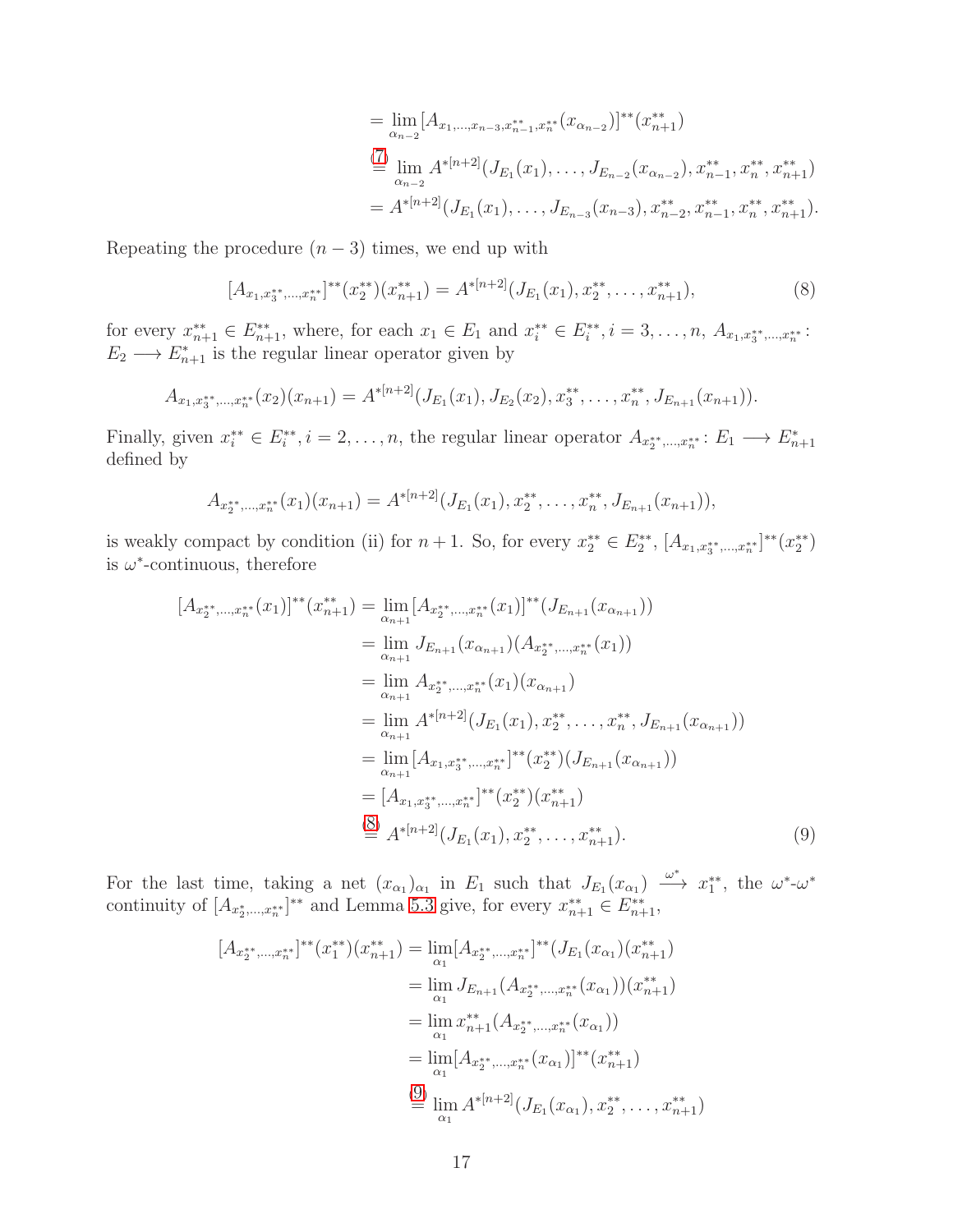$$
= A^{*[n+2]}(x_1^{**}, \ldots, x_{n+1}^{**}).
$$

This proves that  $[A_{x_2^{**},...,x_n^{**}}]^{**}(x_1^{**}) = A^{*(n+2)}(x_1^{**},...,x_n^{**},\bullet)$ . By condition (ii) for  $n+1$ we know that  $[A_{x_2^{**},...,x_n^{**}}]^{**}(x_1^{**})$  has property  $P$ , so  $A^{*[n+2]}(x_1^{**},...,x_n^{**},\bullet)$  has property  $P$ , which completes the proof.  $\Box$ 

Theorem [5.6](#page-13-0) gives sufficient conditions for Arens extensions of regular multilinear forms to be separately order continuous on the product of the whole of the biduals. Now we derive the case of vector-valued regular multilinear operators.

<span id="page-17-0"></span>**Theorem 5.7.** Let  $m \geq 2$  and  $E_1, \ldots, E_m$  be Banach lattices such that:

(i) *For*  $j = 2, \ldots, m - 1$ , and  $i = 1, \ldots, m - j$ , every regular linear operator from  $E_j$  to E<sup>∗</sup> j+i *is weakly compact;*

(ii) For all  $k = 2, \ldots, m$ ,  $x_1^{**} \in E_1^{**}$  and  $T \in \mathcal{L}_r(E_1; E_k^*)$ , the functional  $T^{**}(x_1^{**})$  is order *continuous on*  $E_k^{***}$ .

*Then, for every Banach lattice* F and any  $A \in \mathcal{L}_r(E_1, \ldots, E_m; F)$ *, the Arens extension*  $A^{*[m+1]}$  is separately order continuous on  $E_1^{**} \times \cdots \times E_m^{**}$ .

*Proof.* Let  $A \in \mathcal{L}_r(E_1, \ldots, E_m; F)$  and  $y^* \in F^*$  be given. Since  $y^* \circ A \in \mathcal{L}_r(E_1, \ldots, E_m)$ and order continuity is an Arens property, by Theorem [5.6](#page-13-0) the extension  $(y^* \circ A)^{*[m+1]}$  is separately order continuous. For all  $x_i^{**} \in E_i^{**}, i = 1, \ldots, m$ ,

$$
A^{*[m+1]}(x_1^{**},\ldots,x_m^{**})(y^*)=(y^*\circ A)^{*[m+1]}(x_1^{**},\ldots,x_m^{**}).
$$

For each  $j \in \{1, \ldots, m\}$  let  $x_j^{**} \in E_j^{**}$  and let  $(x_{\alpha_j}^{**})_{\alpha_j \in \Omega_j}$  be a net  $E_j^{**}$  such that  $x_{\alpha_j}^{**} \xrightarrow{o} 0$ . There exists a net  $(y_{\alpha_j}^{**})_{\alpha_j \in \Omega_j}$  in  $E_j^{**}$  and  $\alpha_{j_0} \in \Omega_j$  so that  $y_{\alpha_j}^{**} \downarrow 0$  and  $|x_{\alpha_j}^{**}| \leq y_{\alpha_j}^{**}$  for every  $\alpha_j \geq \alpha_{j_0}$ . Without loss of generality, assume that A and  $y^*$  are positive. Since  $(y^* \circ A)^{*[m+1]}([x_1^{**}], \ldots, \bullet, \ldots, [x_m^{**}]): E_j^{**} \longrightarrow \mathbb{R}$  is positive and order continuous,

$$
A^{*[m+1]}(|x_1^{**}|,\ldots,y_{\alpha_j}^{**},\ldots,|x_m^{**}|)(y^*)=(y^*\circ A)^{*[m+1]}(|x_1^{**}|,\ldots,\bullet,\ldots,|x_m^{**}|)(y_{\alpha_j}^{**})\downarrow 0.
$$

It follows that  $A^{*[m+1]}(|x_1^{**}|,\ldots,y_{\alpha_j}^{**},\ldots,|x_m^{**}|) \downarrow 0$  [\[3,](#page-19-4) Theorem 1.18] and, for every  $\alpha_j \geq$  $\alpha_{j_0},$ 

$$
|A^{*[m+1]}(x_1^{**},\ldots,x_{\alpha_j}^{**},\ldots,x_m^{**})| \leq A^{*[m+1]}(|x_1^{**}|,\ldots,|x_{\alpha_j}^{**}|,\ldots,|x_m^{**}|)
$$
  

$$
\leq A^{*[m+1]}(|x_1^{**}|,\ldots,y_{\alpha_j}^{**},\ldots,|x_m^{**}|) \downarrow 0.
$$

This shows that  $A^{*[m+1]}(x_1^{**},\ldots,x_{\alpha_j}^{**},\ldots,x_m^{**}) \xrightarrow{o} 0$  and proves that  $A^{*[m+1]}$  is separately order continuous.  $\Box$ 

<span id="page-17-1"></span>Example 5.8. As to condition (i) above, we have the following examples between nonreflexive Banach lattices:

(a) Every operator from  $c_0$  to  $c_0^* = \ell_1$  is compact, hence weakly compact (this is Pitt's Theorem).

(b) Every operator from  $C(K)$ , where K is a compact Hausdorff space, to a KB-space is weakly compact. Just recall that KB-spaces do not contain a copy of  $c_0$  [\[3,](#page-19-4) Theorem 4.60] and apply [\[19,](#page-20-7) Theorem 5].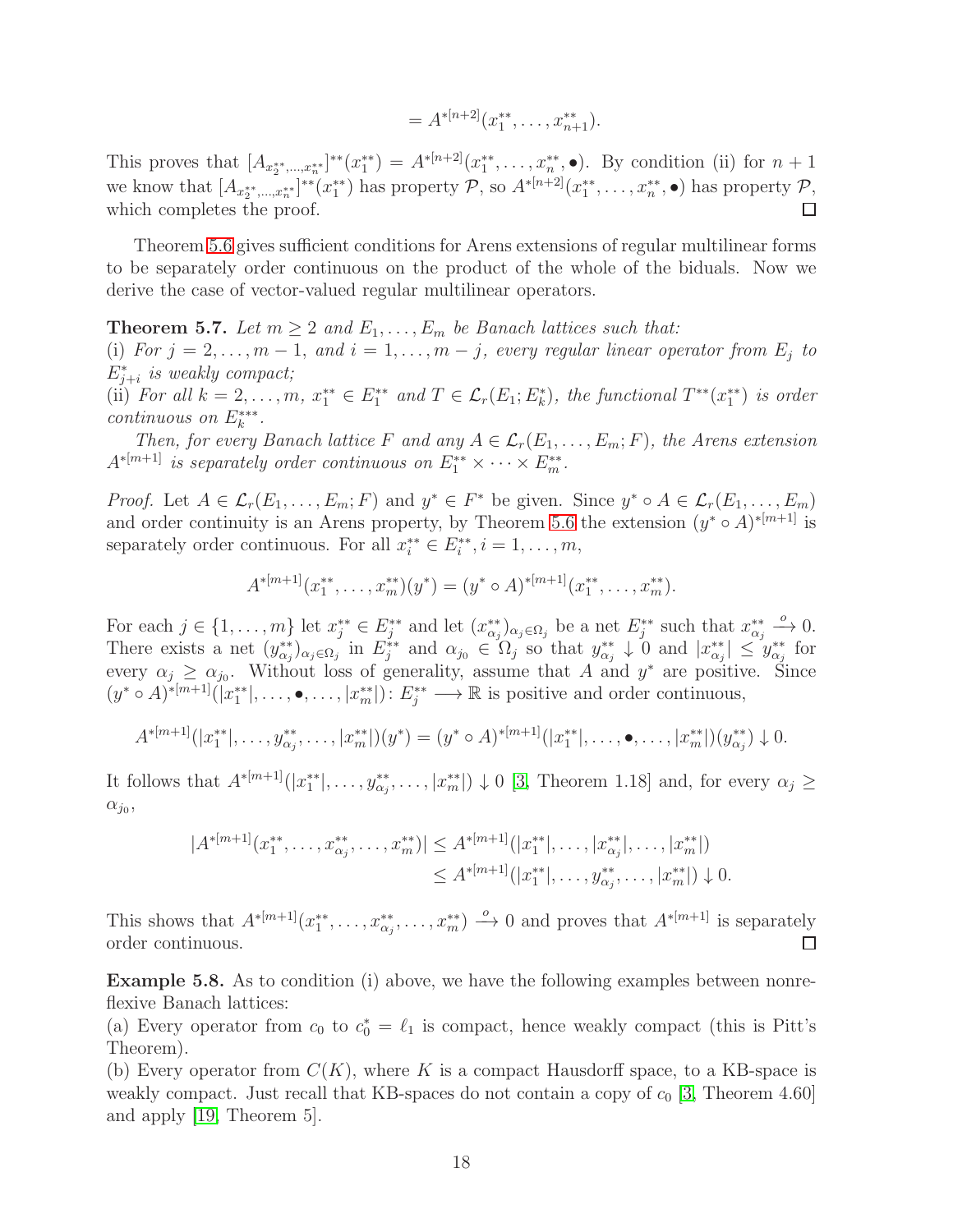(c) Since any AM-space with order unity is order isometric to a  $C(K)$ -space [\[3,](#page-19-4) Theorem 4.29], from (b) it follows that every operator from an AM-space with order unity to a KB-space is weakly compact. And since the dual of an AM-space is a KB-space, every operator from an AM-space with order unity to its dual is weakly compact. In particular, every operator from  $\ell_{\infty}$  to  $\ell_{\infty}^{*}$  is weakly compact.

Corollary 5.9. Let  $m \geq 2$  and  $E_1, \ldots, E_m, F$  be Banach lattices such that every regular *operator from*  $E_j$  to  $E_{j+i}^*$  is weakly compact,  $j = 2, ..., m-1, i = 1, ..., m-j$ . If  $E_1^*$  has order continuous norm, then the Arens extension  $A^{*[m+1]}$  of any operator  $A \in$  $\mathcal{L}_r(E_1,\ldots,E_m;F)$  is separately order continuous on  $E_1^{**}\times\cdots\times E_m^{**}$ .

*Proof.* Condition (i) of Theorem [5.7](#page-17-0) is given by assumption. For  $x_1^{**} \in E_1^{**}$  and  $T \in$  $\mathcal{L}_r(E_1; E_k^*)$ ,  $x_1^{**}$  is order continuous because the norm of  $E_1^*$  is order continuous [\[18,](#page-20-1) Theorem 2.4.2]. Since  $T^*$  is order continuous [\[3,](#page-19-4) Theorem 1.73],  $T^{**}(x_1^{**}) = x_1^{**} \circ T^*$  is order continuous as well, so condition (ii) is fulfilled too.  $\Box$ 

Recall that a Banach space E is *Arens regular* if every bounded linear operator from E to  $E^*$  is weakly compact (see, e.g., [\[14\]](#page-20-0)). The Banach lattices  $c_0, \ell_\infty$  and  $C(K)$ , where K is a compact Hausdorff space, in particular AM-spaces with order unit, are Arens regular (cf. Example [5.8\)](#page-17-1).

Corollary 5.10. *Let* E *be an Arens regular Banach lattice. Then, for every Banach lattice* F, the Arens extension  $A^{*[m+1]}$  of any regular m-linear operator  $A: E^m \longrightarrow F$  *is* separately order continuous on  $(E^{**})^m$ .

*Proof.* The Arens regularity of E gives condition (i) of Theorem [5.7](#page-17-0) right away and implies that, for every  $T \in \mathcal{L}_r(E; E^*), T^{**}(E^{**}) \subseteq J_{E^*}(E^*) \subseteq (E^{**})^*_n$ , which gives condition (ii).  $\Box$ 

We finish the paper with one more result on order continuity of Arens extensions of homogeneous polynomials. For a polynomial  $P \in \mathcal{P}_r({}^m E; F)$ , we write  $P^{*[m+1]} :=$  $AR_m^{\theta}(P)$ . Recall that P is *orthogonally additive* if  $P(x + y) = P(x) + P(y)$  whenever x and y are disjoint. The literature on orthogonally additive polynomials is vast.

A linear operator  $u: E \longrightarrow E^*$  is *symmetric* if  $u(x)(y) = u(y)(x)$  for all  $x, y \in E$ . A Banach space E is *symetrically Arens regular* if every symmetric operator from E to E<sup>∗</sup> is weakly compact. Of course, Arens regular spaces are symmetrically Arens regular, but there are symmetrically Arens regular spaces that fail to be Arens regular [\[16\]](#page-20-8).

**Proposition 5.11.** Let  $E, F$  be Banach lattices and  $P \in \mathcal{P}_r(^mE; F)$ . If either P is *orthogonally additive and* F = R *or* E *is symmetrically Arens regular, then the Arens*  $extension P^{*[m+1]} : E^{**} \longrightarrow F^{**}$  of P is order continuous on  $E^{**}$ .

*Proof.* Assume first that P is orthogonally additive and  $F = \mathbb{R}$ . By Proposition [4.8](#page-9-1) we know that  $P^{*[m+1]}$  is order continuous at the origin on  $E^{**}$ , therefore it is order continuous at every point of  $E^{**}$  by [\[9,](#page-19-8) Proposition 8].

Suppose now that  $E$  is symmetrically Arens regular. It is plain that we can assume that P is positive. We know that  $(\check{P})^{*[m+1]}$  is order continuous in the first variable on  $E^{**}$ (Theorem [4.6\)](#page-8-0) and positive because  $\check{P}$  is positive. In order to check that it is symmetric,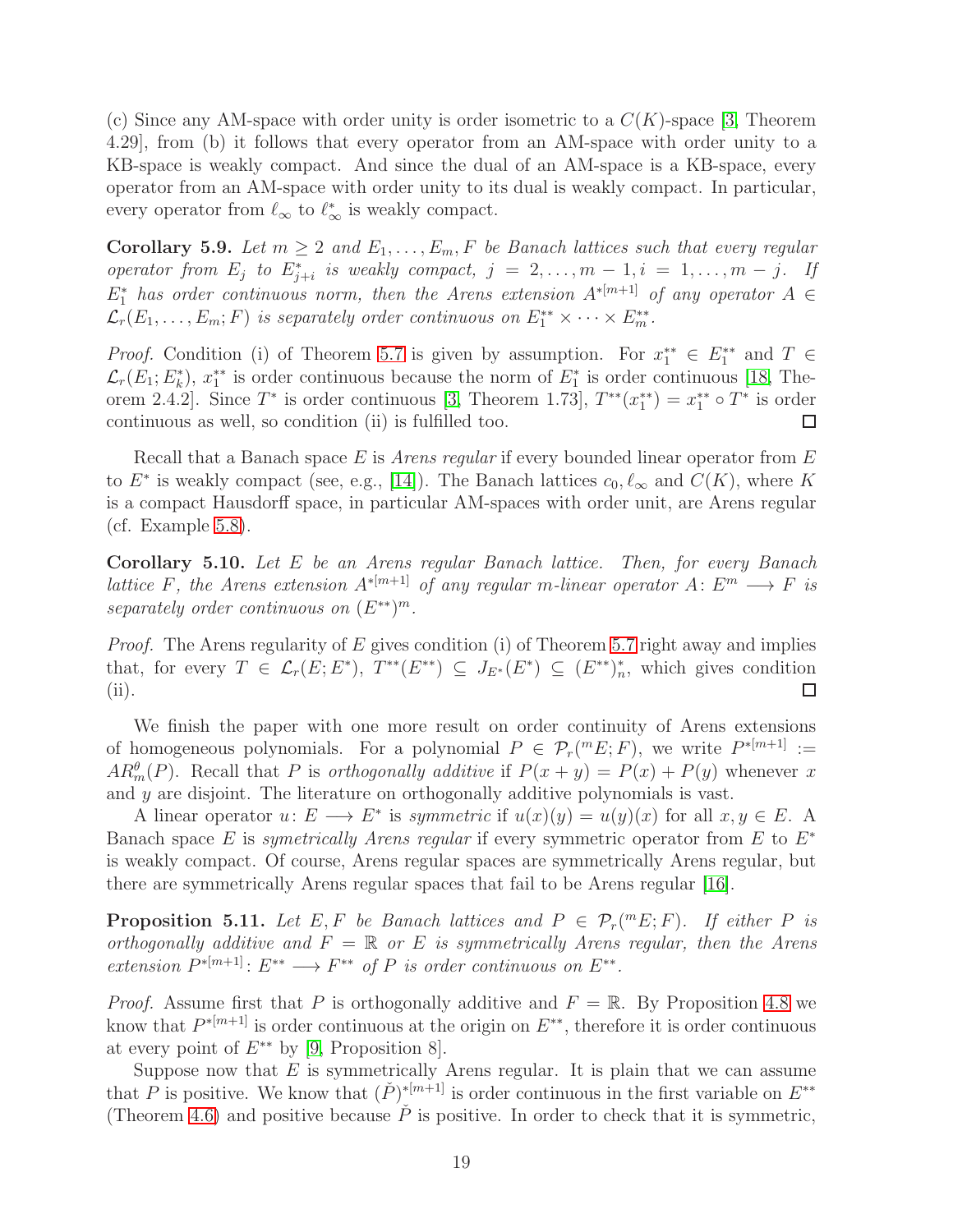let  $\rho \in S_m$  be given. For every  $\varphi \in F^*$ , since E is symmetrically Arens regular and  $\varphi \circ \check{P}$ is symmetric, by [\[6,](#page-19-9) Theorem 8.3] (or [\[12,](#page-19-10) Corollary 6]) we know that  $AR_m^{\theta}(\varphi \circ \check{P})$  is symmetric as well. So, for  $x_1^{**}, \ldots, x_m^{**} \in E^{**}$ ,

$$
(\check{P})^{*[m+1]}(x_1^{**},\ldots,x_m^{**})(\varphi) = AR_m^{\theta}(\check{P})(x_1^{**},\ldots,x_m^{**})(\varphi) = AR_m^{\theta}(\varphi \circ \check{P})(x_1^{**},\ldots,x_m^{**})
$$
  
\n
$$
= AR_m^{\theta}(\varphi \circ \check{P})(x_{\rho(1)}^{**},\ldots,x_{\rho(m)}^{**})
$$
  
\n
$$
= AR_m^{\theta}(\check{P})(x_{\rho(1)}^{**},\ldots,x_{\rho(m)}^{**})(\varphi) = (\check{P})^{*[m+1]}(x_{\rho(1)}^{**},\ldots,x_{\rho(m)}^{**})(\varphi),
$$

proving that  $(\check{P})^{*(m+1)}$  is symmetric. The order continuity in the first variable and the symmetry yield that the positive m-linear operator  $(\check{P})^{*[m+1]}$  is separately order continuous on  $(E^{**})^m$ . By [\[11,](#page-19-1) Lemma 2.6] it follows that  $(\check{P})^{*(m+1)}$  is jointly order continuous on  $(E^{**})^m$ . So, if  $x_{\alpha}^{**} \xrightarrow{o} x^{**}$  in  $E^{**}$ , then

$$
P^{*[m+1]}(x_{\alpha}^{**}) = (\check{P})^{*[m+1]}(x_{\alpha}^{**}, \dots, x_{\alpha}^{**}) \xrightarrow{o} (\check{P})^{*[m+1]}(x^{**}, \dots, x^{**}) = P^{*[m+1]}(x^{**}).
$$

Acknowledgement. The authors are grateful to R. Ryan for pointing out a gap in the first version of the paper and for drawing our attention to [\[9\]](#page-19-8).

## <span id="page-19-5"></span>References

- [1] Y. Abramovich and G. Sirotkin, On order convergence of nets, Positivity 9 (2005), 287-292.
- <span id="page-19-4"></span>[2] C. D. Aliprantis and O. Burkinshaw, Locally Solid Riesz Spaces with Applications to Economics, Math Surveys and Monographs, Volume 105, American Math. Society, 2003.
- <span id="page-19-0"></span>[3] C. D. Aliprantis and D. O. Burkinshaw, Positive Operators, Springer, Dordrecht, 2006.
- <span id="page-19-3"></span>[4] R. Arens, *The adjoint of a bilinear operation*, Proc. Amer. Math. Soc. 2 (1951), 839–848.
- <span id="page-19-9"></span>[5] R. Aron and P. Berner, A Hahn-Banach extension theorem for analytic mappings, Bull. Soc. Math. France 106 (1978), no. 1, 3–24.
- <span id="page-19-7"></span>[6] R. Aron, B. Cole and T. Gamelin, Spectra of algebras of analytic functions on a Banach space, J. Reine Angew. Math. 415 (1991), 51–93.
- <span id="page-19-2"></span>[7] G. Botelho and L. A. Garcia. Bidual extensions of Riesz multimorphisms, preprint (available at [arXiv:2108.03769v](http://arxiv.org/abs/2108.03769)2[math.FA], 2021).
- <span id="page-19-8"></span>[8] C. Boyd, R. A. Ryan and N. Snigireva, Synnatzschke's theorem for polynomials, Positivity 25, 229–242, 2021.
- <span id="page-19-6"></span>[9] C. Boyd, R. A. Ryan and N. Snigireva, A Nakano Carrier theorem for polynomials, preprint (available at [arXiv:2107.10337v](http://arxiv.org/abs/2107.10337)1[math.FA], 2021).
- <span id="page-19-1"></span>[10] Q. Bu and G. Buskes, Polynomials on Banach lattices and positive tensor products, J. Math. Anal. Appl. 388 (2012), 845–862.
- <span id="page-19-10"></span>[11] G. Buskes and S. Roberts, Arens extensions for polynomials and the Woodbury–Schep formula, Positivity and Noncommutative Analysis, 37–48, Trends Math., Birkhäuser, 2019.
- [12] F. Cabello Sánchez, R. García and I. Villanueva, *Extension of multilinear operators on* Banach spaces, Extracta Math. 15 (2000), no. 2, 291–334.